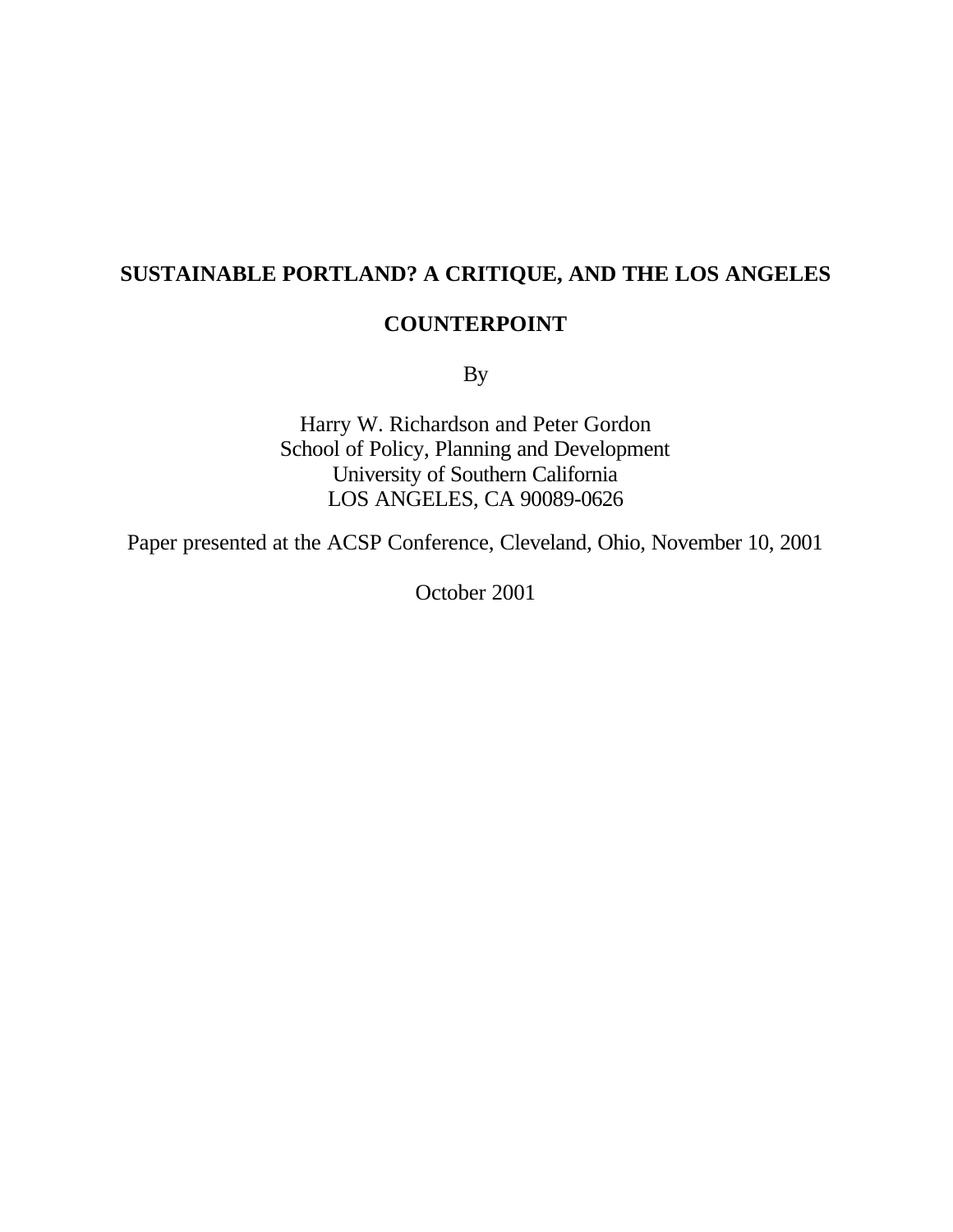## ABSTRACT

This paper examines the Portland experience as America's most widely regarded example of urban sustainability. It suggests that appearances are deceptive. It compares some characteristics of development in Portland with similar trends in Los Angeles, not known as an exemplar of sustainability. The data suggest that Portland and Los Angeles are much more alike than different. In fact, from some points of view, Portland is less sustainable. It sprawls more (with densities about one-half of Los Angeles), its housing is less affordable, it consumes more land for urban development, it has more roads, and its minimal reliance on transit is similar.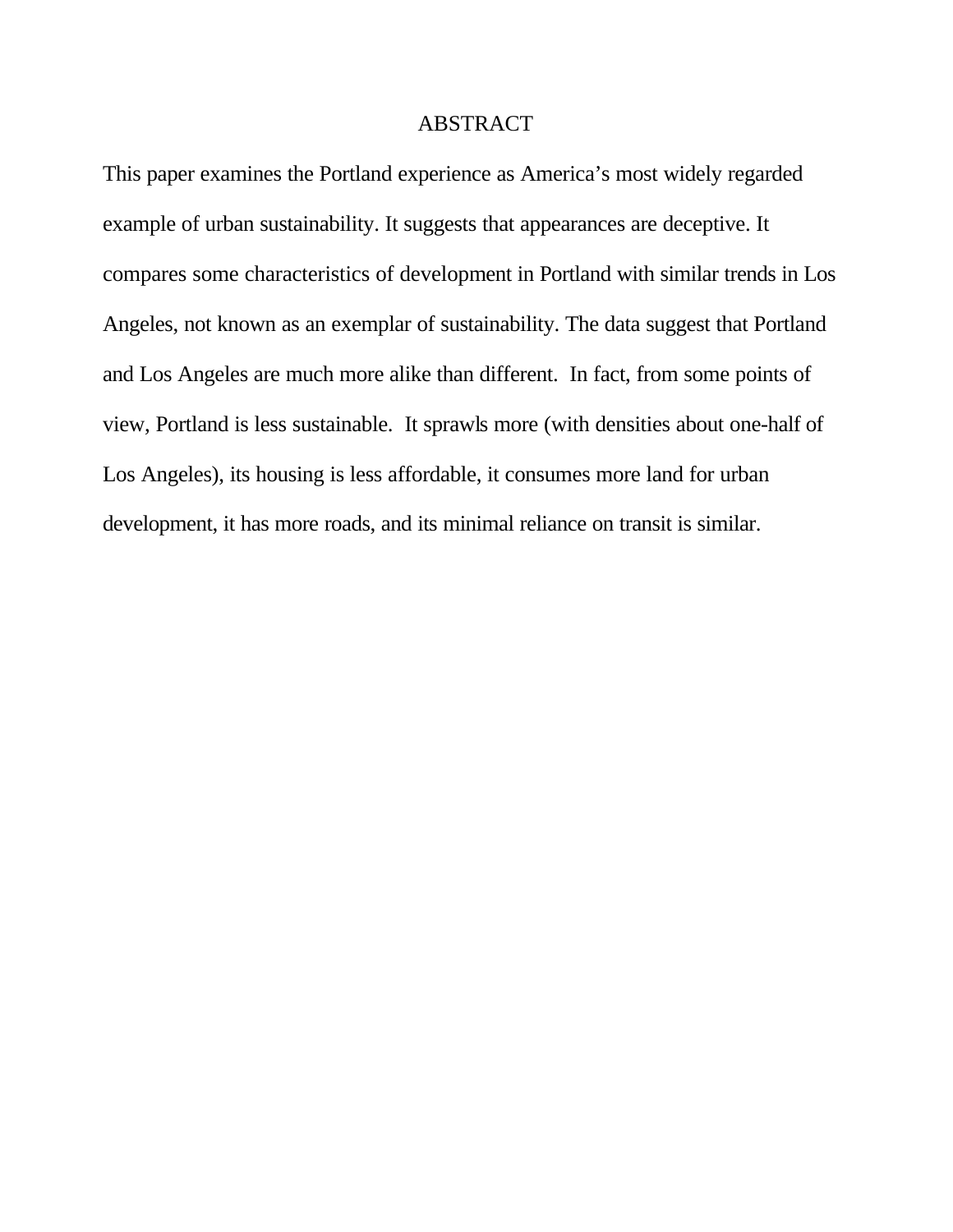# **I. INTRODUCTION**

Portland, Oregon, has the reputation of being the American leader in smart growth and sustainable development, the Mecca for U.S. planners, both academic and professional. To provide what at first sight appears to be a striking contrast with Portland, we refer to trends in Los Angeles, with its notoriety for sprawl, congestion, gangs, and dirty air. Yet when you make the comparison, the surprising finding for most people is that Portland and Los Angeles are much more alike than different: "two peas in a pod." The main point of difference, and a key point in the sprawl debate, is that Portland's densities are lower than Los Angeles, not marginally but almost 50 percent lower, and however successful the growth management controls and the interventions of Portland Metro, it will never catch up. The market-driven force of escalating house prices may help it to narrow the gap in the next couple of decades, but not by much.All this is not so surprising to those who think about it. The U.S. metropolitan experience pervades this land; it is a shared experience from which there is no escape. The preferences for single-family homes and SUVs are strong and embedded, and only the discipline and rigor of much, much higher prices will force people to change their minds.

 In Section II, we offer some brief observations on the "Smart Growth" concept. In Section III, we discuss the equally elusive concept of "Urban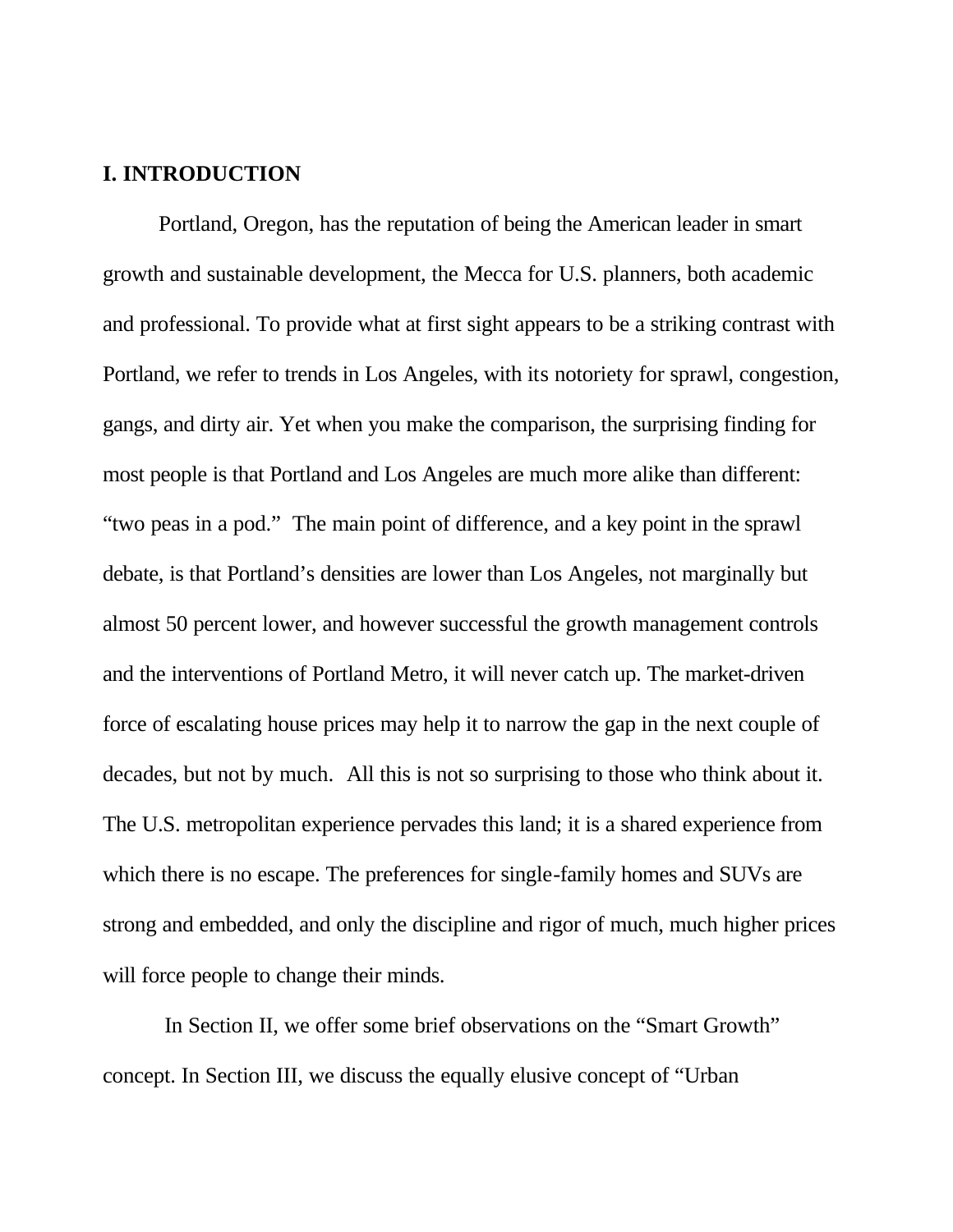Sustainability." In Section IV we present a few descriptive statistics on population and employment that compare Portland with Los Angeles. In Section V we select several issues that have cropped up in the sprawl debate with particular reference to Portland, using Los Angeles as a counterpoint. Finally, Section VI offers some overall conclusions.

#### **II. SMART GROWTH**

The literature on "smart growth" is becoming too large to be reviewed here. Hence, the discussion will be limited to some brief observations and a personal assessment of what smart growth means.

Smart growth appears to imply an updated mix of growth management techniques: top-down designation of desirable future development patterns (Staley, 2001, calls these "end-state visions"); urban growth boundaries; concurrency agreements (to ensure that infrastructure provision keeps pace with development); densification strategies to make cities more compact, such as an emphasis on infill projects; measures to restrain automobile use and promote transit and non-motorized travel modes; and citizen participation (see Holcombe and Staley, 2001; Cox and Utt, 2001; Shaw and Utt, 2000; and Burchell *et al*., 2000 for more extended discussions).

The last of these characteristics (citizen participation) is very important. Probably, this is the force most responsible for the spread of smart growth ideas throughout the country, facilitated by e-mail, listservs and other information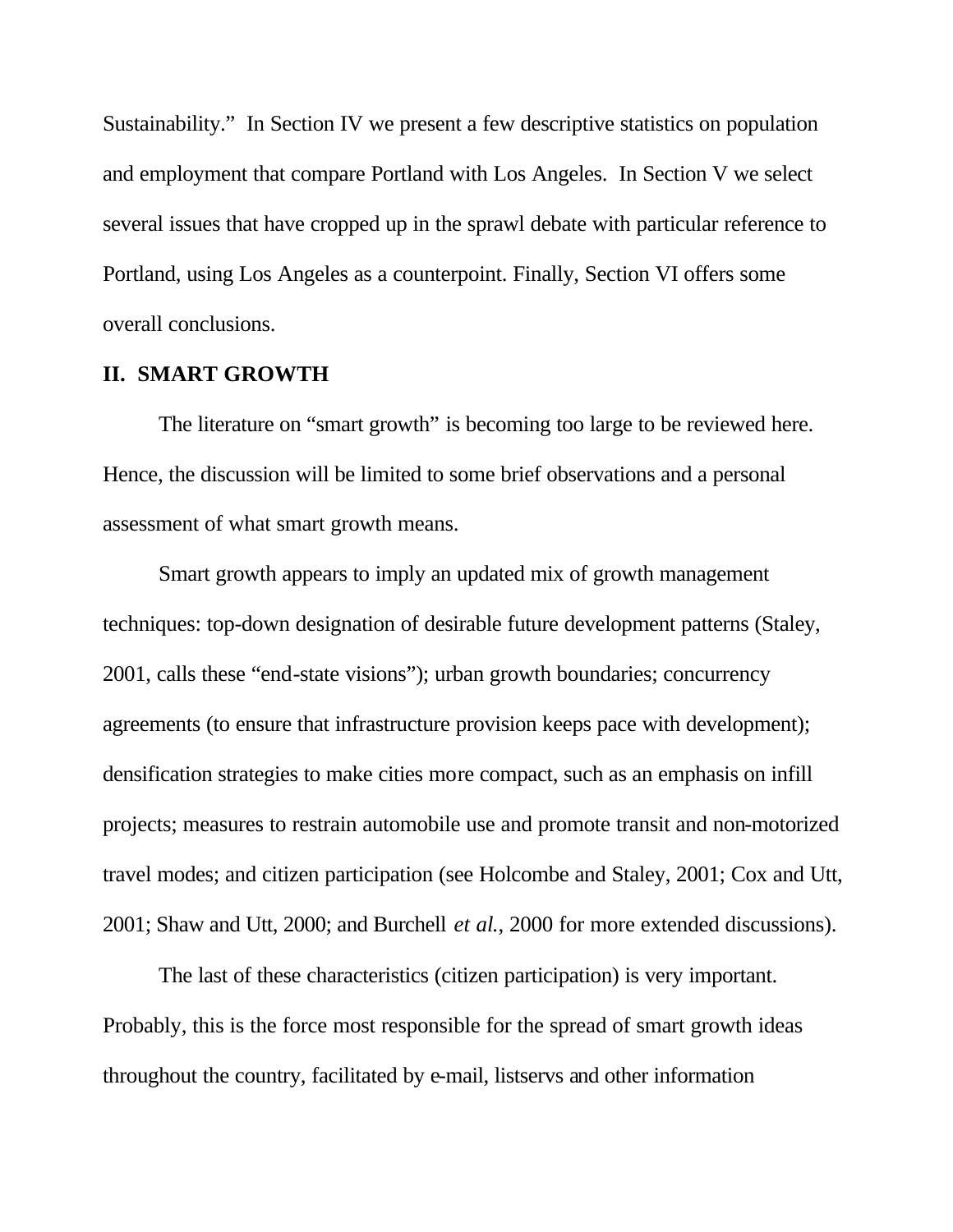technologies. From one perspective, this might seem desirable as a democratization of top-down planning. However, the rational ignorance model of political behavior highlights a darker side: "citizen participation" often becomes a cloak for activist interest groups while most people sit on the sidelines, taking little notice. The exception is when NIMBY opposition objects to more compact development, usually on traffic generation grounds. In such cases, a struggle can develop between neighborhood NIMBYism and metropolitan-wide smart growth protagonists, with the outcome uncertain. These conflicts have occasionally emerged in Portland, but the vast majority of both residents and public officials appear supportive of smart growth ideas.

Another critical dimension of smart growth is its cooption of the developer community. It has encouraged developers to adopt more pro-environment stances. These may include a willingness to compromise on the scale of a project or an agreement to pay mitigation fees for environmental disruption or additional traffic. I some cases, it can be profitable for the developer because higher-density projects may yield significantly higher profits per unit. The "if you can't beat them, join them" philosophy can be a powerful inducement to cooperate.

Portland Metro's actions embody many elements of the smart growth strategy. On the other hand, although a few Southern California cities, especially in Ventura County, have passed smart growth ballot initiatives, most jurisdictions are relatively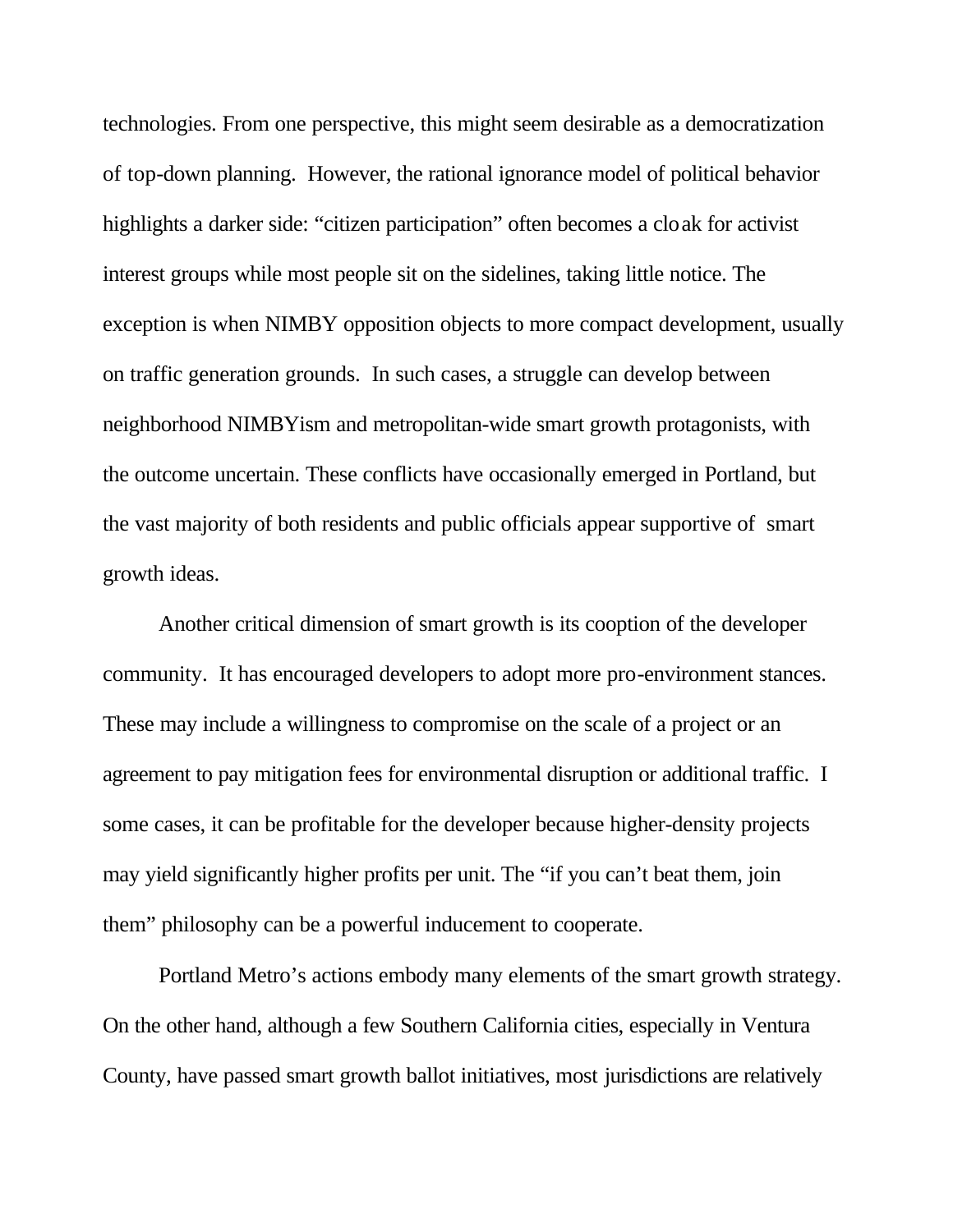favorable to development. However, citizen participation (i.e. interest group) efforts have slowed down major projects such as the Playa Vista project in Marina Del Rey near the ocean and the Ahmanson Ranch project in the outer reaches of the San Fernando Valley to a snailpace, if not a standstill.

#### **III. URBAN SUSTAINABILITY**

"Sustainable" has become the indispensable adjective in almost every planning discussion. But sustainability has so many different meanings for different observers. When one of the authors (Richardson) taught natural resource economics a generation ago, the emphasis was on the resource price that achieved the optimal rate of exploitation, but prevented the over-exploitation of fishery pools, oil reserves, etc. Now the emphasis is on minimizing resource use, almost regardless of its cost.

In the urban context, "sustainable urbanization" has received considerable attention, but in most cases it reduces to an emphasis on reduced automobile dependence. But in the United States this goal has been difficult to achieve. Transit and non-motorized modes have not increased their miniscule shares of total trips.

Obviously, intergenerational concerns have become tantamount, i.e. preserving the treasures of the earth and its scarce resources for future generations. But how do we trade off immediate known risks for highly uncertain future risks? An example is the diesel fuel subsidies in Europe that induce consumers to buy diesel rather than gasoline powered vehicles in order to reduce  $CO<sub>2</sub>$  emissions with their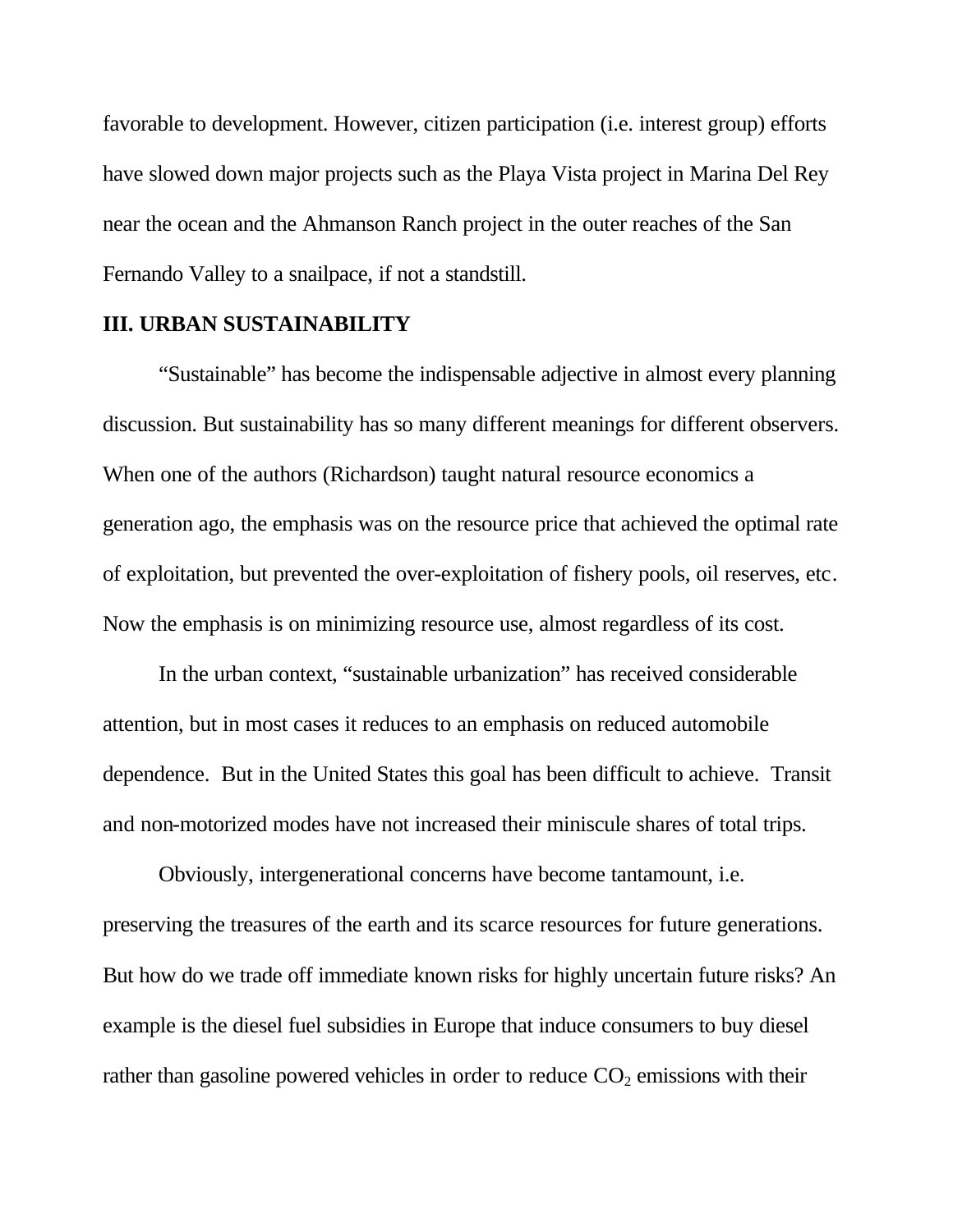claimed global warming impacts. Yet we now know that the PM associated with diesel fuel is among the most dangerous carcinogen of all (claiming 14,000 lives per year in California, according to The California Air Resources Board).

Similarly, how do we take into account the impact of future changes in technology? An illuminating example is that of peat in eighteenth century Ireland and Scotland. If people at that time had been influenced by sustainability rhetoric, they would have conserved their peat for future generations at the expense of their comfort (warmth and cooking fuel). For what? A few decades later, peat was considered useless, except perhaps for smoking herrings, having being totally displaced by coal made cheap by new mining technologies. Later, of course, coal was similarly displaced by oil and natural gas. We believe that the oil depletion problem is a false issue. Oil will be displaced by fuel cells and other new technologies long before the oil reserves run out.

Another aspect of urban sustainability about which we have written is the "ecological footprint" concept (Gordon and Richardson, 1999). This extends the land use per capita measure both spatially (worldwide) and functionally (to cover all items of consumption). The concept's main proponents (Wackernagel and Rees, 1996) argue that all countries (except for Canada and Australia) are "overpopulated in ecological terms," with the United States the worst offender with a "personal planetoid" of 5.1 hectares per capita; even the widely acknowledged exemplar of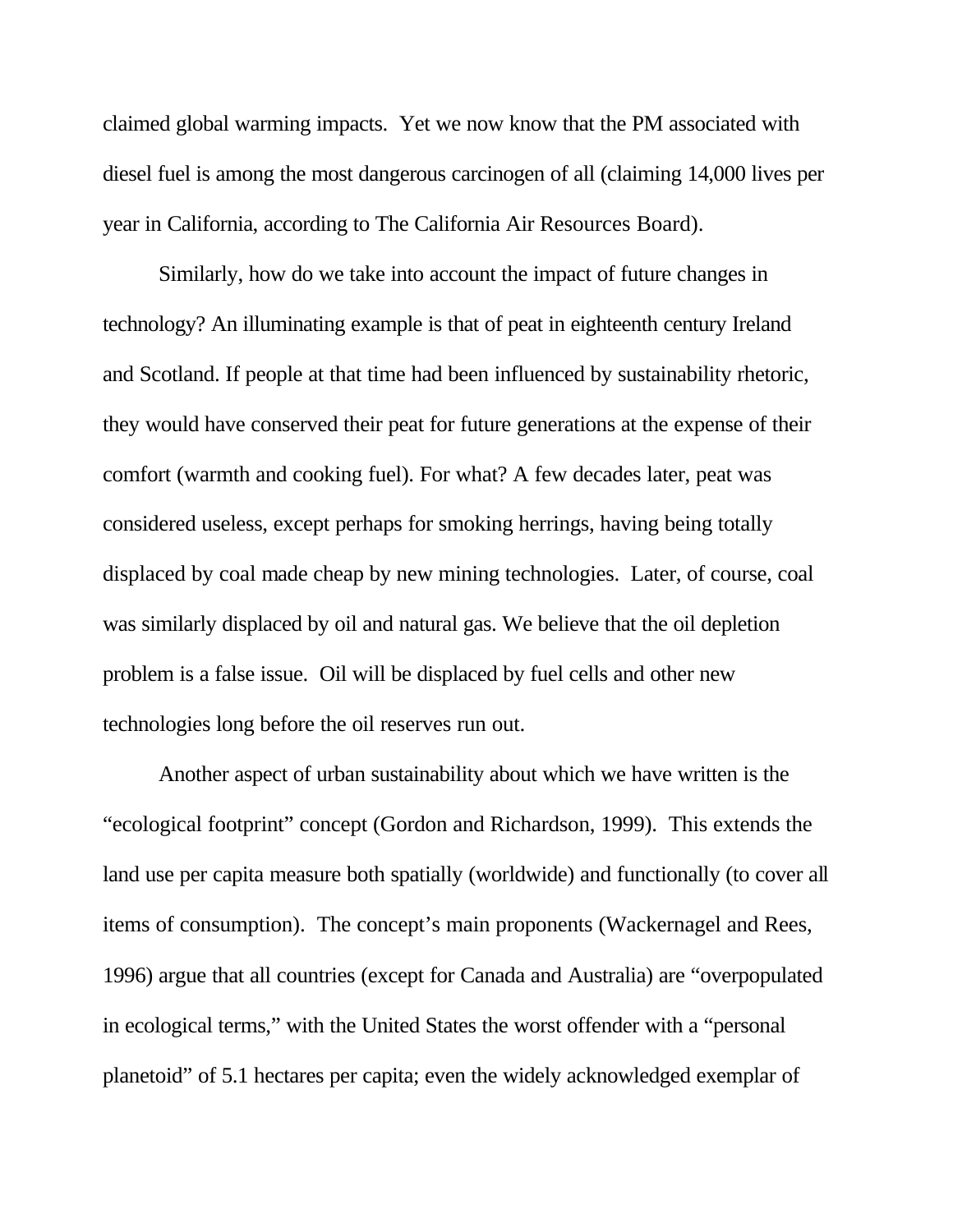Vancouver, Canada, has an ecological footprint of 4.27 hectares per capita. They conclude that the world is "already ecologically full" and "sustainable growth on this scale using present technology would require five to ten additional planets" (Wackernagel and Rees, 1996, p. 211). There is no space here to deal with the limitations of the ecological footprint concept in detail. Let us merely list some of its severely limited assumptions: no substitution of other factors of production for land; minimal rates of technological change; the wrong-headed belief that urban residents consume far more natural resources than rural residents; gains from trade are negligible (perhaps even undesirable); price signals do not work; and small countries with large populations are a scourge on the earth.

One other point about urban sustainability: the late David Drakakis-Smith, a well-known researcher on urban issues in developing countries, argued that the fact that the very large developing country megacities continued to thrive was strong evidence of their sustainability (Drakakis-Smith, 1995, 1996a, 1996b, 1997). Of course, these cities have their problems (e.g. poverty, environmental degradation, congestion), but they have coped with significant rates of population growth quite well.

Focusing on the scope of this paper, the question to ask is whether Portland is more sustainable than other American cities. We answer this question by a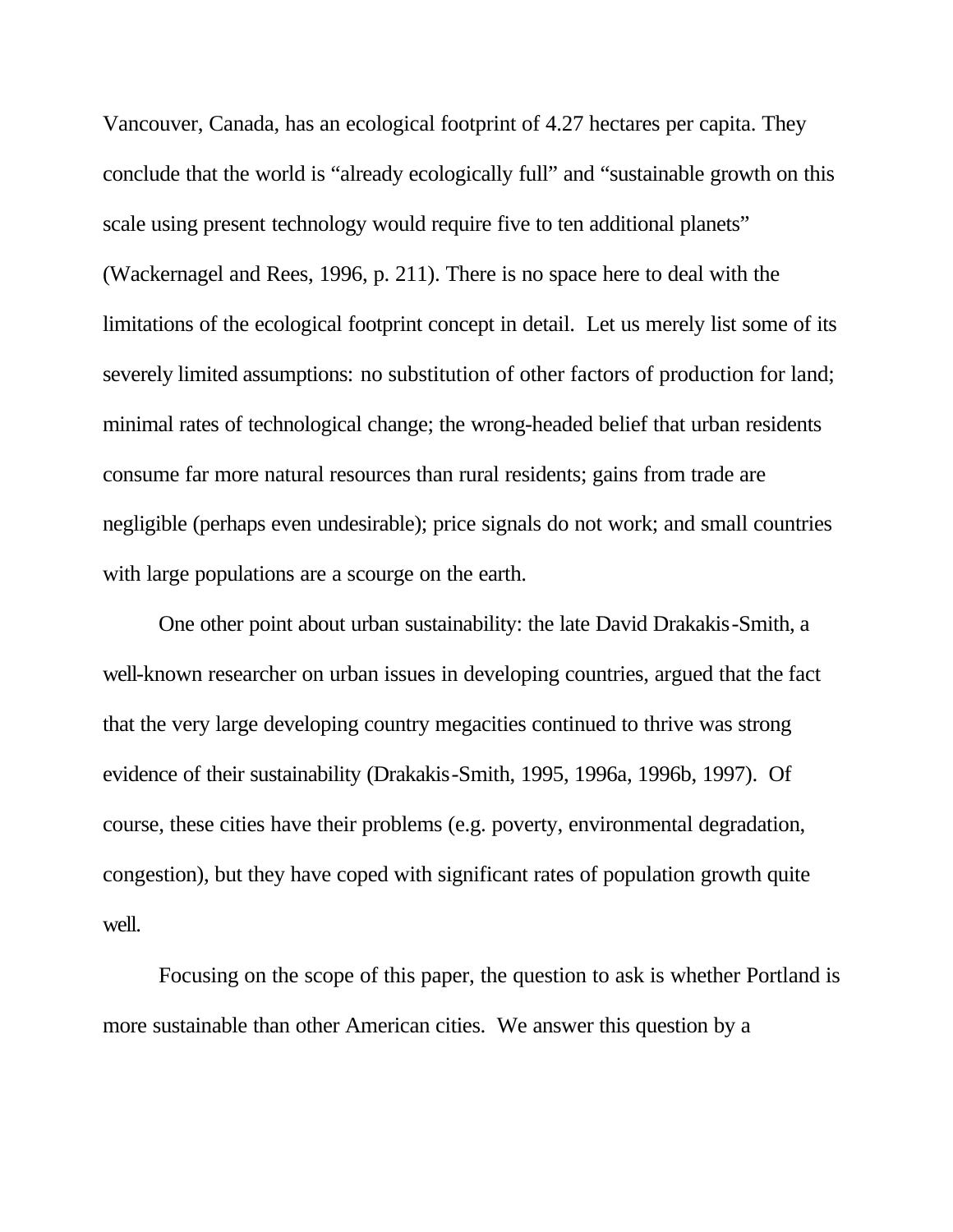comparison with Los Angeles, a metropolitan region considered much less sustainable by many casual observers.

#### **IV. PORTLAND AND LOS ANGELES COMPARED**

In this part of the paper, we look at aggregate population and employment data in the two metropolitan regions. The Los Angeles CMSA consists of five counties: Los Angeles, Orange, Riverside, San Bernardino and Ventura. The Portland-Salem CMSA consists of eight counties: Multinomah, Clackamas, Washington, Clark (in Washington State), Columbia, Yamhill, Marion and Polk. Much of the Portland discussion refers to the first four counties only, the "major" counties.

The most critical difference between the two metropolitan regions is size, both in terms of population and spatial extent. The Los Angeles CMSA has a 2000 population of 16.374 million, a 12.7 percent increase since 1990; the core county (Los Angeles) has 9.519 million (a 7.4 percent increase since 1990; and the City of Los Angeles has 3.695 million, an increase of 6.0 percent since 1990). The Portland CMSA had 2.27 million in 2000. The most rapid population change since 1990 occurred in Clark and Washington counties, 45 and 43 percent respectively. Growth was concentrated in the Portland-Vancouver PMSA, with a 27 percent increase in the last decade, reaching 1.92 million in 2000.

In terms of size, the 1990 urbanized area in Los Angeles (at 2,231 square miles) was 4.77 times larger than that of the Portland-Salem urbanized area (468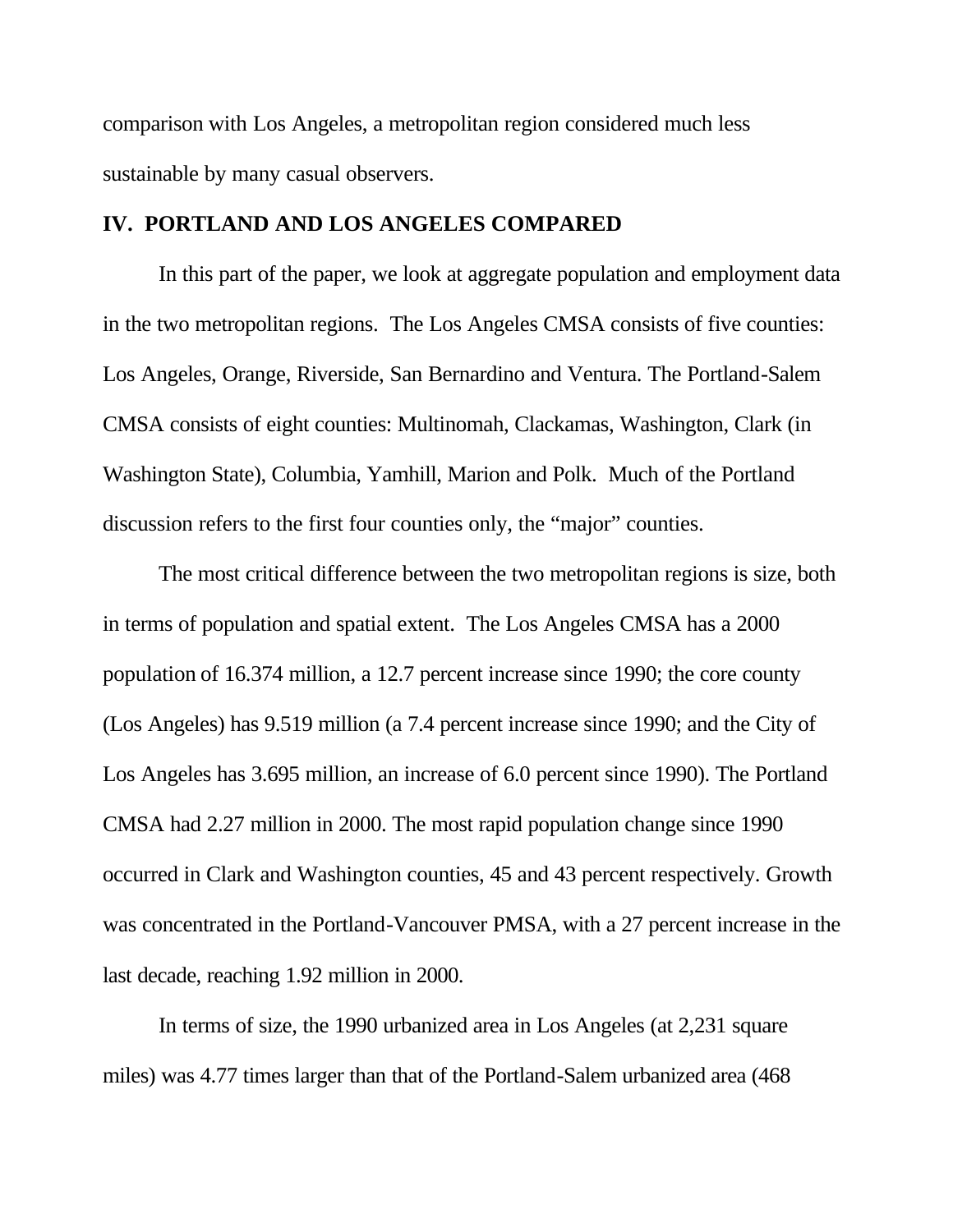square miles). In Los Angeles, you can drive east past Moreno Valley for 75 miles before you reach open country, drive north 45 miles beyond Ventura, drive south 65 miles until the barrier of the U.S. Marine Base of Camp Pendleton, or drive west 15 miles to the ocean. Portland is quite large, given its population, but many of the counties in the CMSA have a substantial rural character.

According to the data in Figure 1 in the 1980s, the population growth rate in the Los Angeles CMSA was almost double that in the Portland-Salem CMSA. In the 1990s, the situation was almost exactly reversed, despite the fact that in the latter decade the Urban Growth Boundary (UGB) was beginning to bite. This reflects a moderate slowing down of immigration into Los Angeles and a renewed vigor of Portland's economy. Figure 2 looks at employment growth rates in the Los Angeles CMSA and Portland CMSA. There is nothing surprising here; they march together with Portland growing somewhat faster in the  $1990s<sup>1</sup>$ . This implies that the growth management regime has not negatively impacted Portland's economy, but we do not understand what other forces were at work. Separating out the "no policy" trends is always a problem. The bottom line is that the trends in Portland and Los Angeles are very similar. The market rules, and the presence or absence of growth management makes little difference.

l

 $1$  In an earlier paper (Richardson and Gordon, 2001), we presented much more disaggregated data, distinguishing between the "core" and "non-core" areas and by sector. The trends were similar in both regions, especially the strong evidence for decentralization. Portland's growth management regime has done little to affect these trends.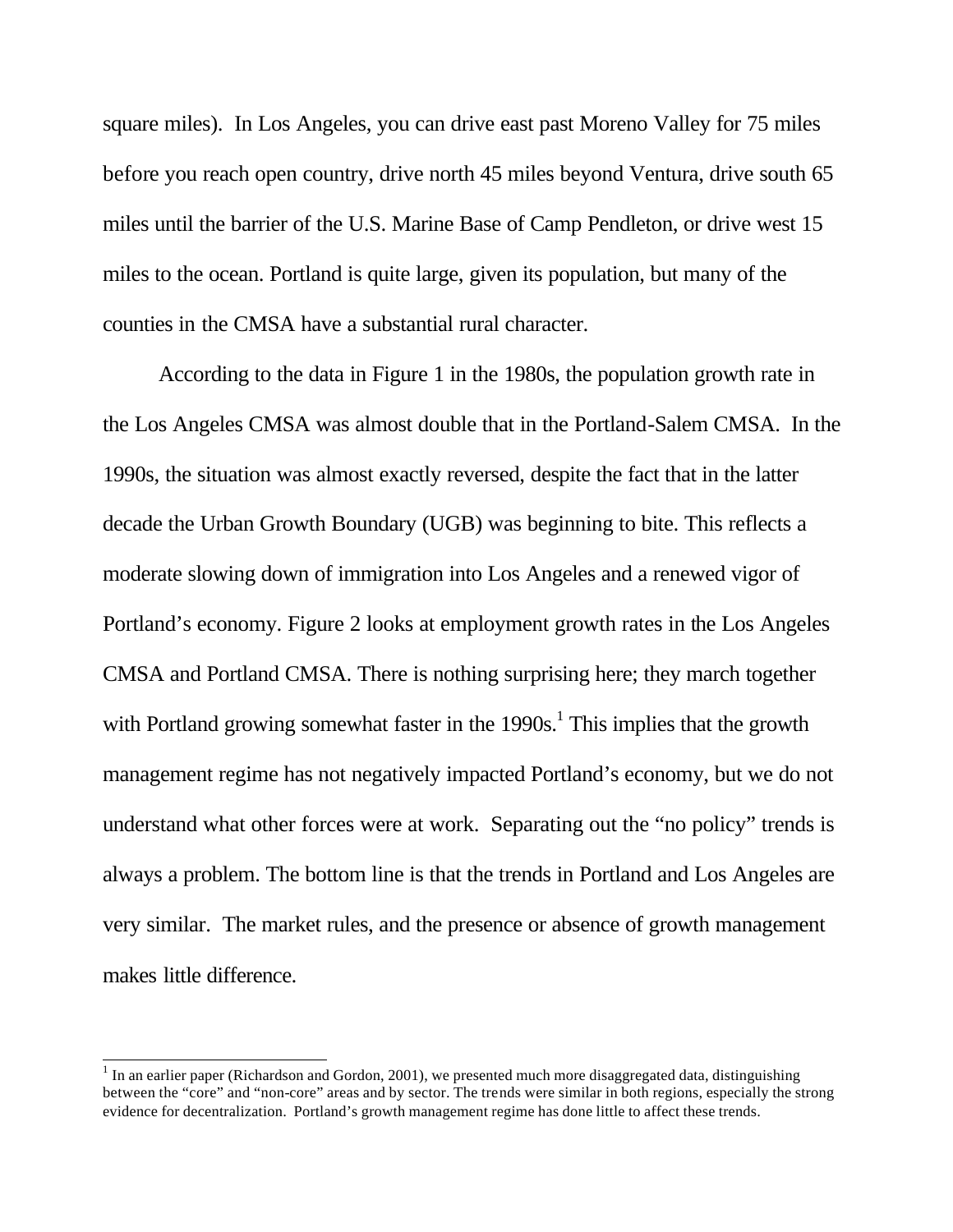## **V. SPRAWL**-**RELATED ISSUES**

## **a. Densities**

The comparison that many observers (even planners) find hard to believe is that Portland, despite its decades of density-promoting planning, is so low-density compared to Los Angeles. The 2000 urbanized area information has not yet been released, but the 1990 data show 3,021 persons per square mile in Portland and 5,801 persons per square mile in Los Angeles. Much is made of the high densities in the NE 23rd Avenue Census tract in Portland, yet its 2000 density (22,683 persons per square mile) is only 24 percent of Los Angeles' densest Census tract (Vermont/Normandie/ $3<sup>rd</sup>/5<sup>th</sup>$  at 94,450 persons per square mile). The NE  $23<sup>rd</sup>$  Avenue area is closer to Interstate 205 than MAX, and much of its commerce depends on cars rather than transit riders and pedestrians. Finally, if you compare either the one percent or the 10 percent densest areas in Los Angeles with those in Portland, Los Angeles is three times more dense.

## **b. Regional Governance**

Planners from the rest of the country and from abroad have misunderstand the Portland situation by assuming that Portland Metro is a fully-fledged metropolitan authority and that here we have a rare, perhaps unique, example in the United States of a regional governance system. Hence, planning works in Portland because it is regional planning. This is not the case. Certainly, Portland Metro is a little different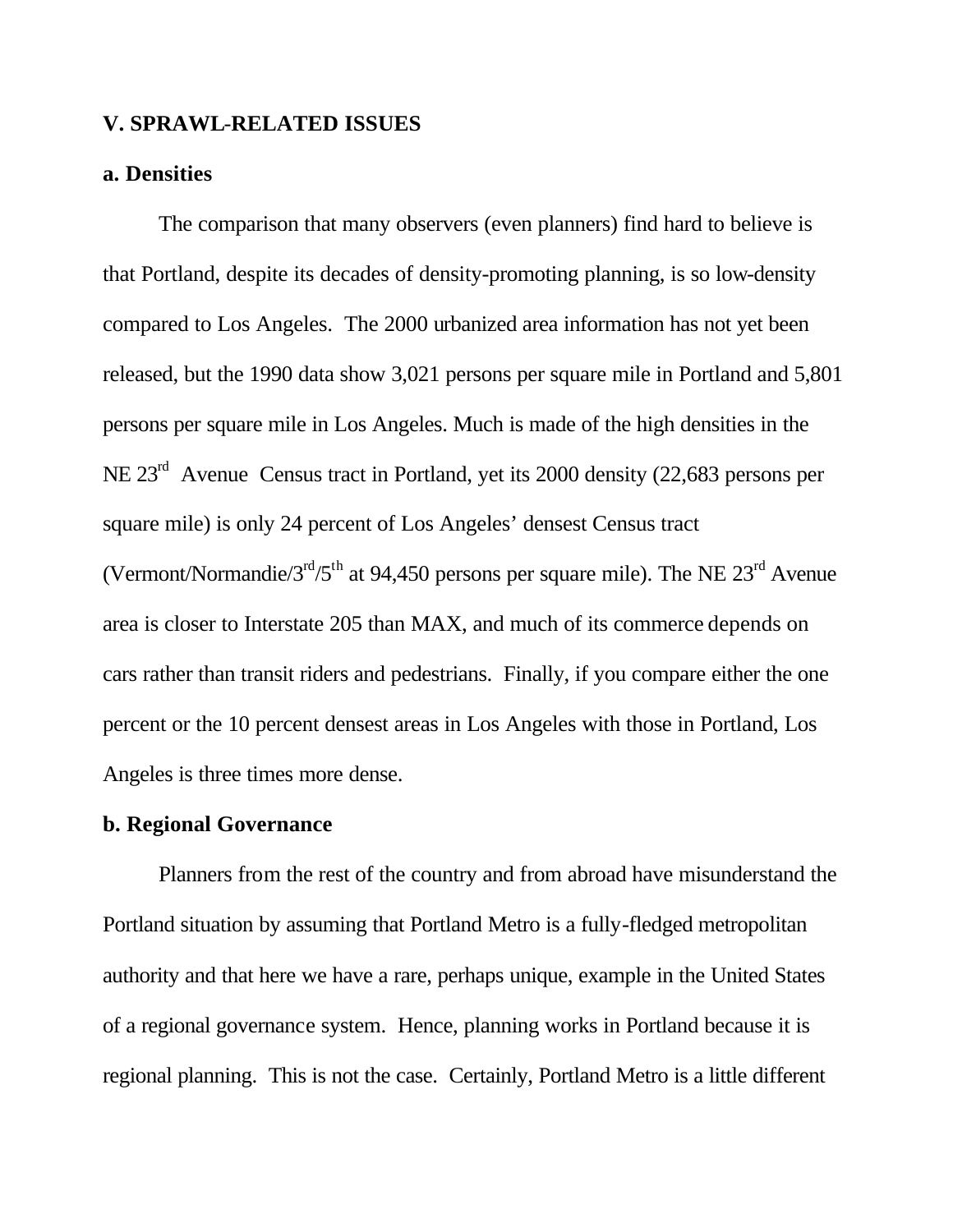from COGs and MPOs in other parts of the country. It has a Board of 7 elected officials, rather than the traditional appointee system. It has a few operational functions, such as the Zoo and the Conventional Center, and it has considerable indirect influence on transportation. It adopted a 2040 Metro Plan, brave indeed for those of us who hesitate to look a month ahead. But its powers of authority, at least in practice are quite weak, not much stronger than the Southern California Association of Governments (SCAG) in Los Angeles, an agency that is adept in instituting research studies, gathering data (often aimlessly), and circulating reports, while the rest of the world goes on in blissful ignorance. Portland Metro works (within the framework of its own goals), not because of top-down regional powers, but rather because, for the most part, the individual jurisdictions within Portland Metro (and many of the residents within these jurisdictions) share in its aims and beliefs; the key is voluntary cooperation not governance (Abbott, 1997; see also Fischel, 1997).

The Los Angeles CMSA has almost 200 individual jurisdictions (it is difficult to keep count). They vary widely in their attitude to growth. Some promote it; others have growth management controls in place. Some are primarily industrial or commercial (the city names of Industry and Commerce tell the story), others are bedroom communities. This is the classical Tieboutian world, and if you believe in a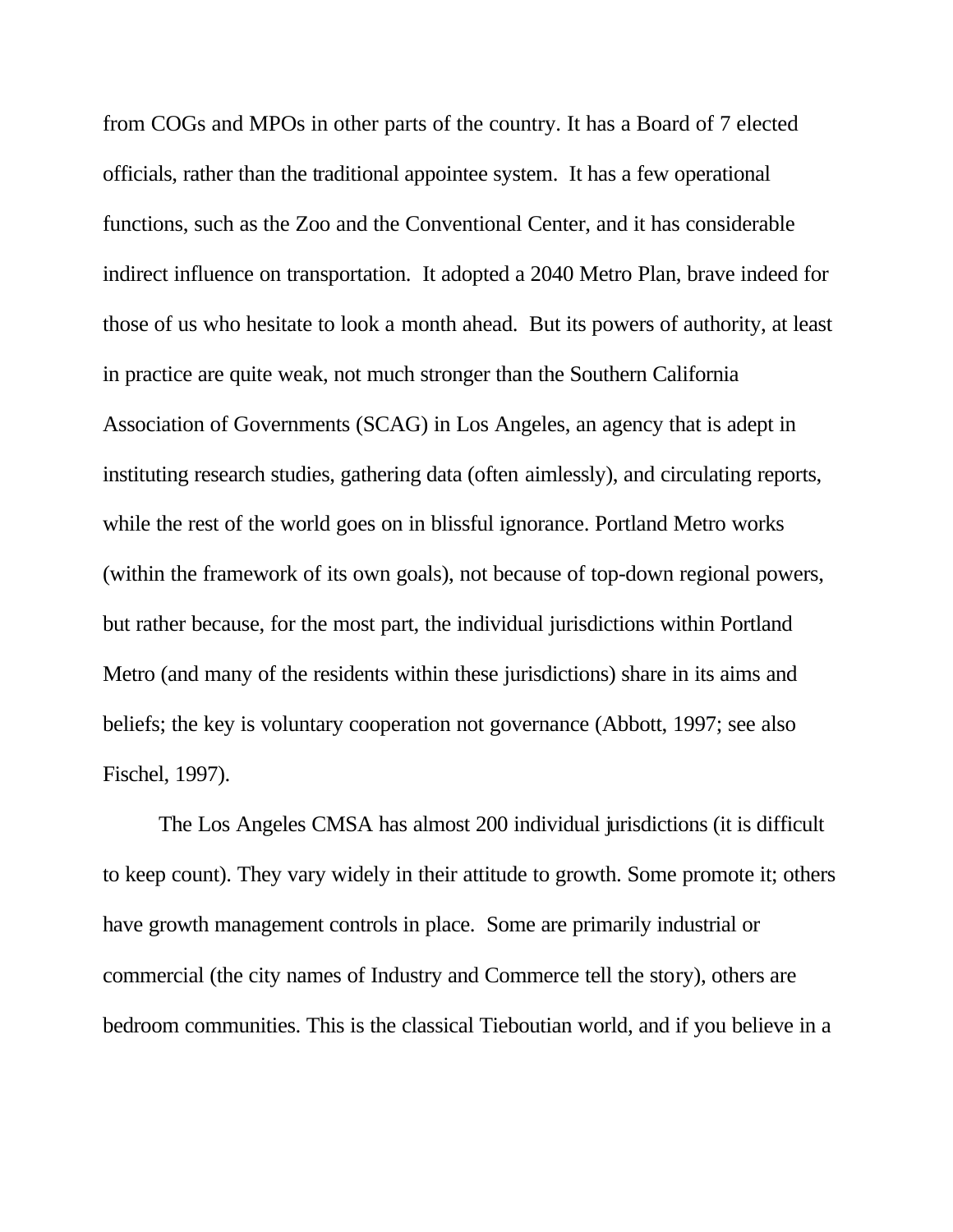market for cities this is your dream. However, if regional governance is your panacea, Los Angeles is not for you.<sup>2</sup>

#### **c. Transportation Infrastructure**

l

Portland has a highly developed transit system, whereas Los Angeles is autodominated with a monstrous freeway system. Right? Think again. With respect to roads, Portland has 2.8 times more road length per capita than Los Angeles (10.6 meters per capita compared with 3.8 meters per capita; Newman and Kenworthy, 1999). The strange story here is that Newman and Kenworthy ignore their own data. They state: "Los Angeles has the most extensive freeway system the world has ever seen, yet the city has huge traffic problems" (Newman and Kenworthy, 1999, p. 54). This is false, whether measured in lane-freeway miles per capita or per unit area; for example, Los Angeles has 3.93 freeway miles per million population compared to Portland's 6.03. The Texas Transportation Institute has again ranked Los Angeles as the most congested metropolitan region in the United States (TTI, 2001). To the extent that this may be true, this is because of Los Angeles's *limited* freeway capacity. If you count major arterials, the Los Angeles highway system has considerable redundancy, with many of these arterials paralleling the freeways. This

 $2$  The University of Southern California Studies Center (SC2 in local parlance) has recently published a study titled "When Sprawl Hits the Wall" (SC2, 2001). It turns out that the report has little to say about sprawl, other than a comment that the region is running out of land. Of course, in terms of the CMSA this is not true. The Coachella Valley with its 200-year aquifer could easily accommodate another million people. In fact, the report is primarily a plea for regional governance. The word "sprawl" is simply a hook to attract attention. Interestingly, the authors of this paper (with 20 or so sprawl-related papers, we have lost count) are not even mentioned in the bibliography. Next door neighbors, same university, a world apart!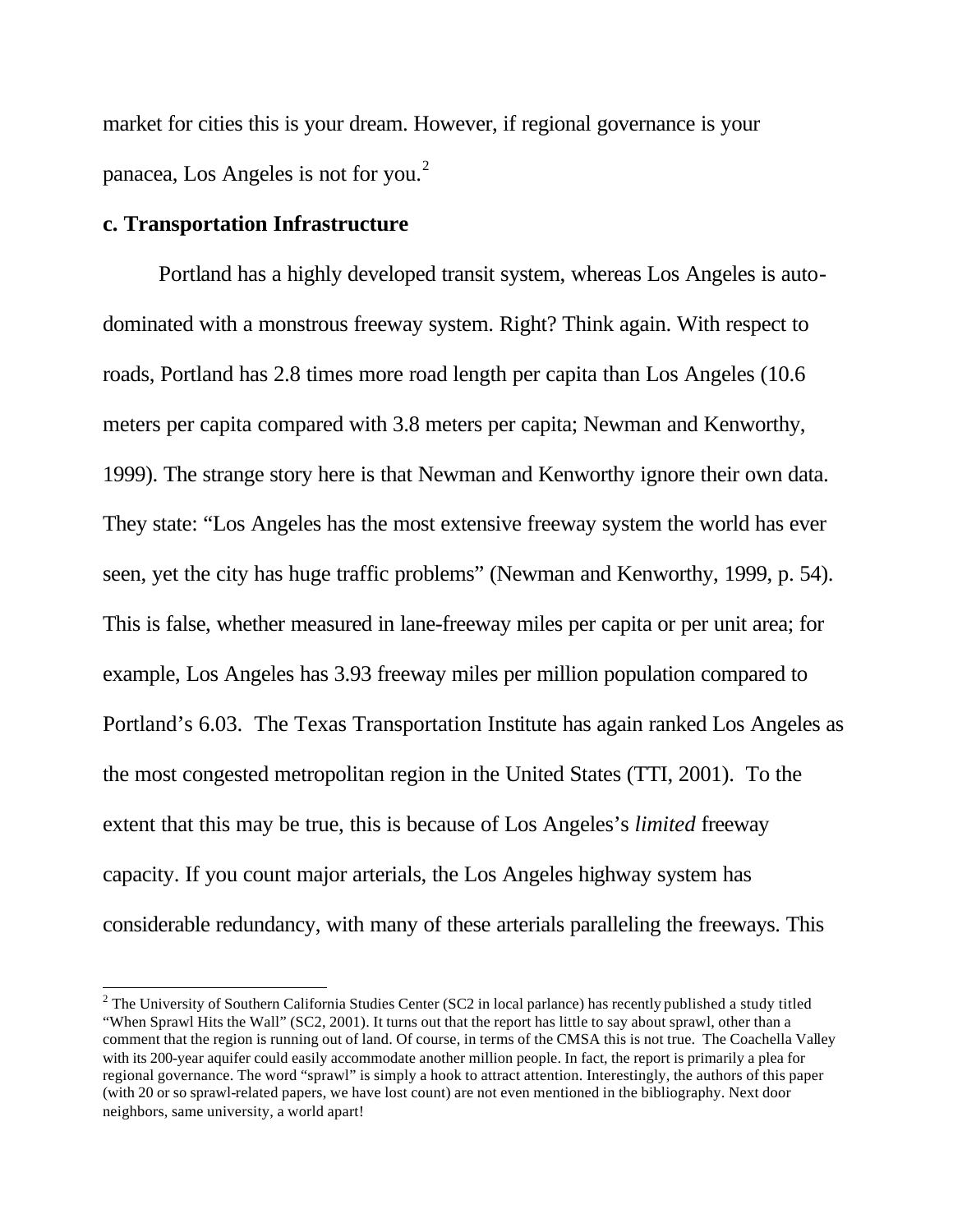explains why average commuting times in Los Angeles are only in the mid-range of large U.S. metropolitan areas. We claim that measures of congestion should relate to system-wide measures (such as average travel time) not to bottlenecks on individual routes. VMT per capita has increased much faster in Portland than in Los Angeles (25.2 percent compared with 0.2 percent, 1990-97), while the TTI road congestion index (a measure that we believe is deficient, because its coverage of arterial roads is limited) rose by 53 percent in Portland between 1982 and 1999 and only by 22 percent in Los Angeles (although the index remained 27 percent higher in Los Angeles in the latter year). However, Portland benefits from much shorter commute times than Los Angeles (18.5 minutes for privately operated vehicles compared with 24.1 minutes; other trip times are much closer, 1995 NPTS data). However, the TTI travel time index for Portland rose by 19 percent between 1992 and 1999, compared with a 1 percent increase for Los Angeles.

As for transit, both Los Angeles and Portland have boardings above the national average, and are very closely ranked. In 1980, boardings per capita were 38.74 in Portland (Rank 16) and 41.80 in Los Angeles (Rank 15), compared to a national average in the one-million-plus metropolitan areas of 37.20. By 1998, the ranks were reversed: 41.90 in Portland (Rank 11) and 37.09 in Los Angeles (Rank 12), compared to the national average of 32.36. These numbers imply an 8.2 percent increase in Portland and an 11.3 percent decline in Los Angeles. Transit's share is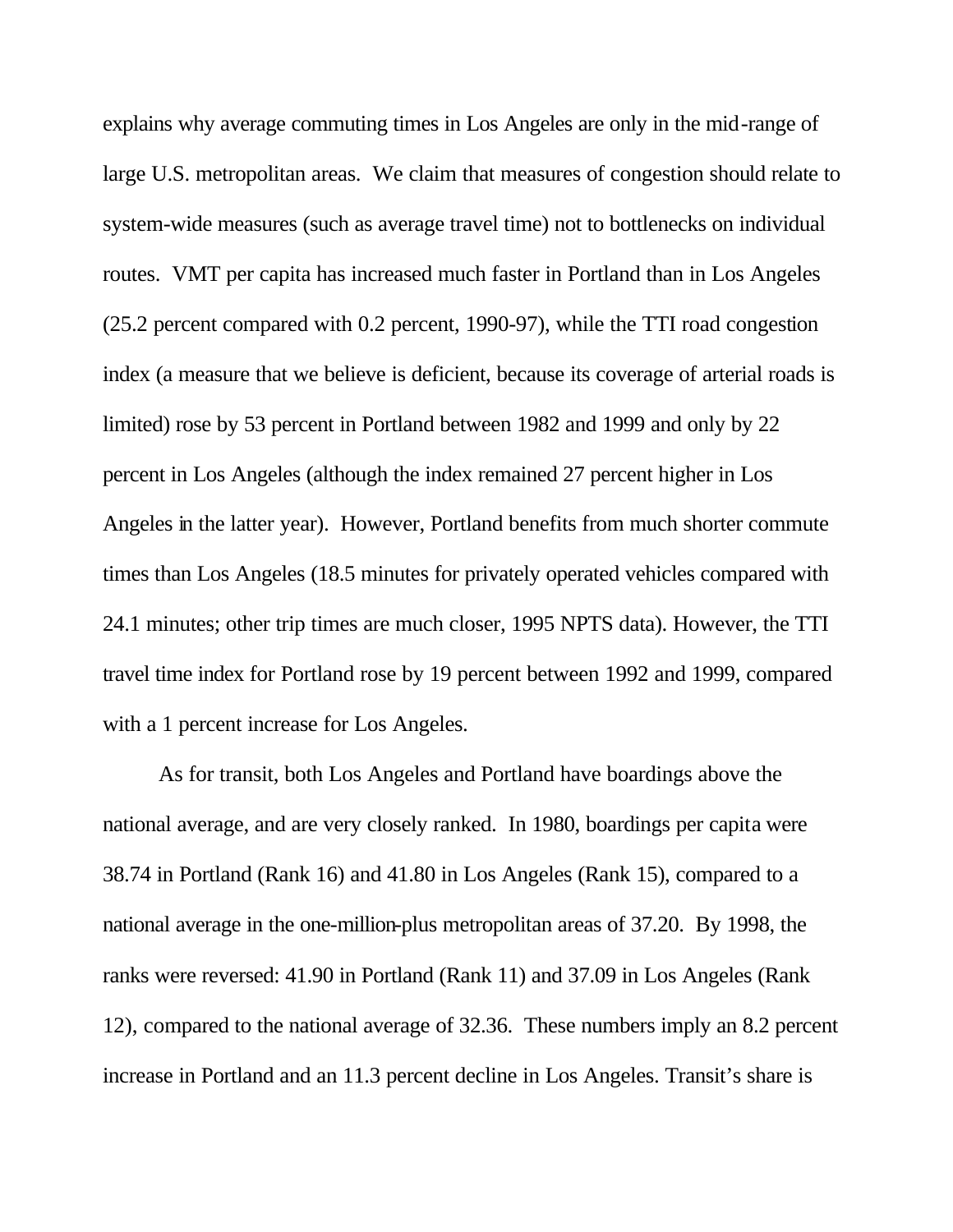less than two percent of trips in both regions. The marginal improvement in Portland reflects an aggressive light rail expansion program. The decline in Los Angeles is partly because of fare increases, but mainly the result of cannibalizing bus services to pay for rail.

The light-rail evidence for both Portland and Los Angeles is very similar. The MAX route expands from downtown to Gresham in the East and, more recently, to Hillsborough in the West; a 5-mile spur to the airport is about to open; a cross-river extension to Vancouver in Clark County, Washington, is currently stalled. In Los Angeles, the Blue Line from Long Beach to Los Angeles is operative, while its extension to Pasadena is in the early stages of construction (under a new transit authority rather than the regional agency, the MTA, Metropolitan Transit Authority). The Green Line runs from Norwalk in the East to Redondo Beach in the west, stopping two miles short of the airport! There is also a heavy rail line (a subway, the Metro) from downtown to North Hollywood (a dog-leg line turning west to Western Avenue before it turns north). Both these "systems" are much less than comprehensive rail systems and do not provide region-wide coverage like those of Tokyo, Seoul, Paris, London and some other major cities.

In both Portland and Los Angeles, rail captured most of their riders from the buses, not surprisingly given that parallel express bus services were closed down. Also, new trips were generated, but the modal shift from cars was minimal in both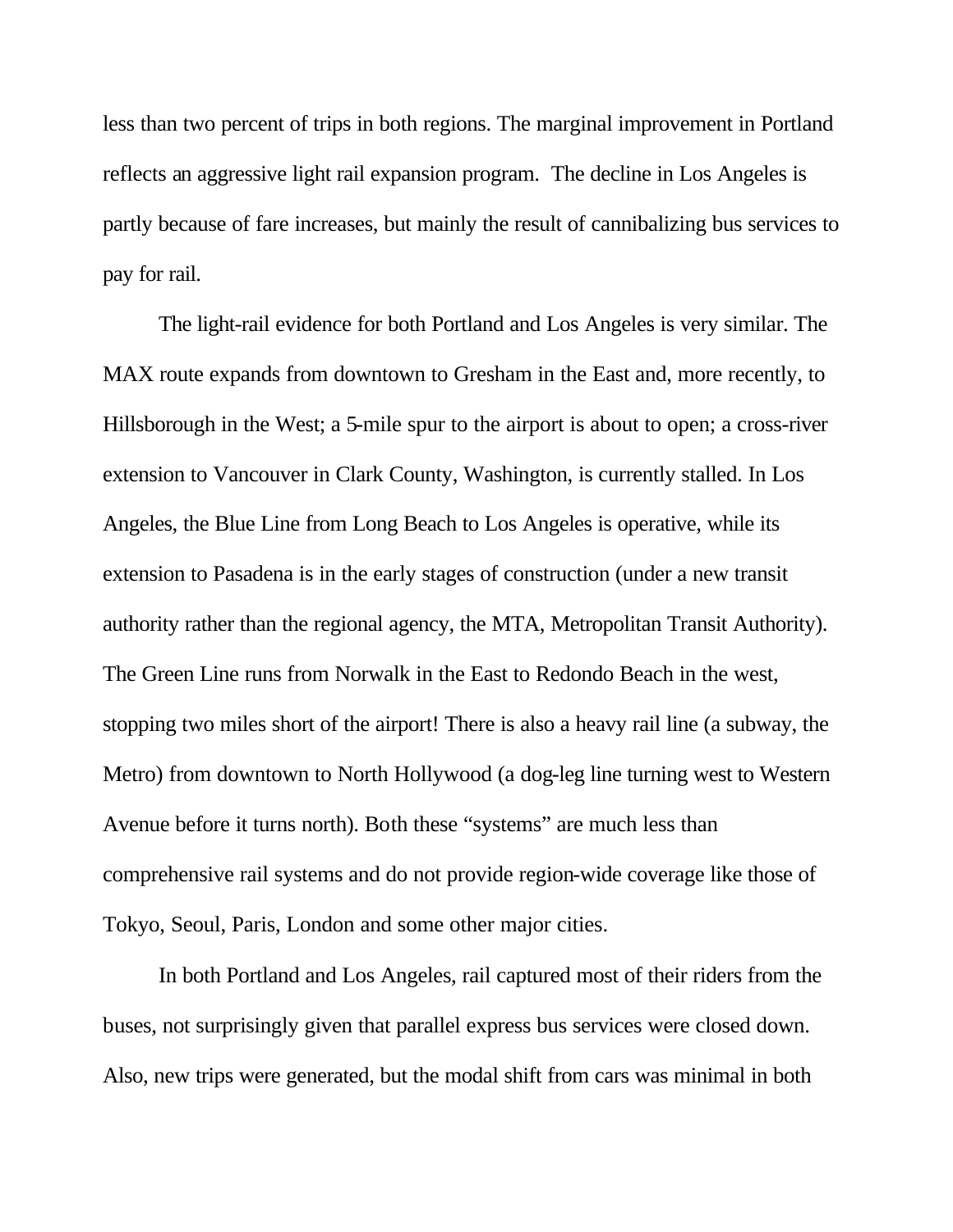cases. In both metropolitan regions, the design made it difficult to add to capacity via new cars, a problem already visible in Los Angeles' Blue Line that has more or less reached its capacity ridership. Even close to capacity, the capital and operating costs per trip on the Blue Line are huge relative to the fare.<sup>3</sup> The capacities of both systems are minimal compared with adding another freeway lane. In Portland, in particular, highway congestion has deteriorated as MAX service has increased.

Although we use Los Angeles as the reference norm, some comparisons with the demon sprawl city of Atlanta merit attention (Antonelli, 2000, p. 150). Although Atlanta is even more sprawling than Portland with 65 percent of the latter's density, its core public transit ridership per capita is about 90 percent higher, and its highway construction has been 45 percent lower since 1982. The increase in road congestion has been comparable in the two metropolitan regions.

# **d. Land Consumption**

We would expect that Portland's growth management regime would have reduced land absorption in the Portland metropolitan region. Yet not only was more urban land absorbed in Portland than in Los Angeles percentage-wise in each fiveyear peiod between 1982 and 1997, but the gap widened in the later years: in 1982- 87 urban developed land increased by 10.1 percent in Portland, 7.3 percent in Los Angeles; in 1987-92 the numbers were 12.8 percent and 11.9 percent; finally, in

<sup>&</sup>lt;sup>3</sup> For a relatively early but detailed comparison see Richmond (1998). An interesting finding of his analysis is that the cost per ride on MAX is similar to that on buses, whereas in Los Angeles the cost per ride on both the Blue and the Red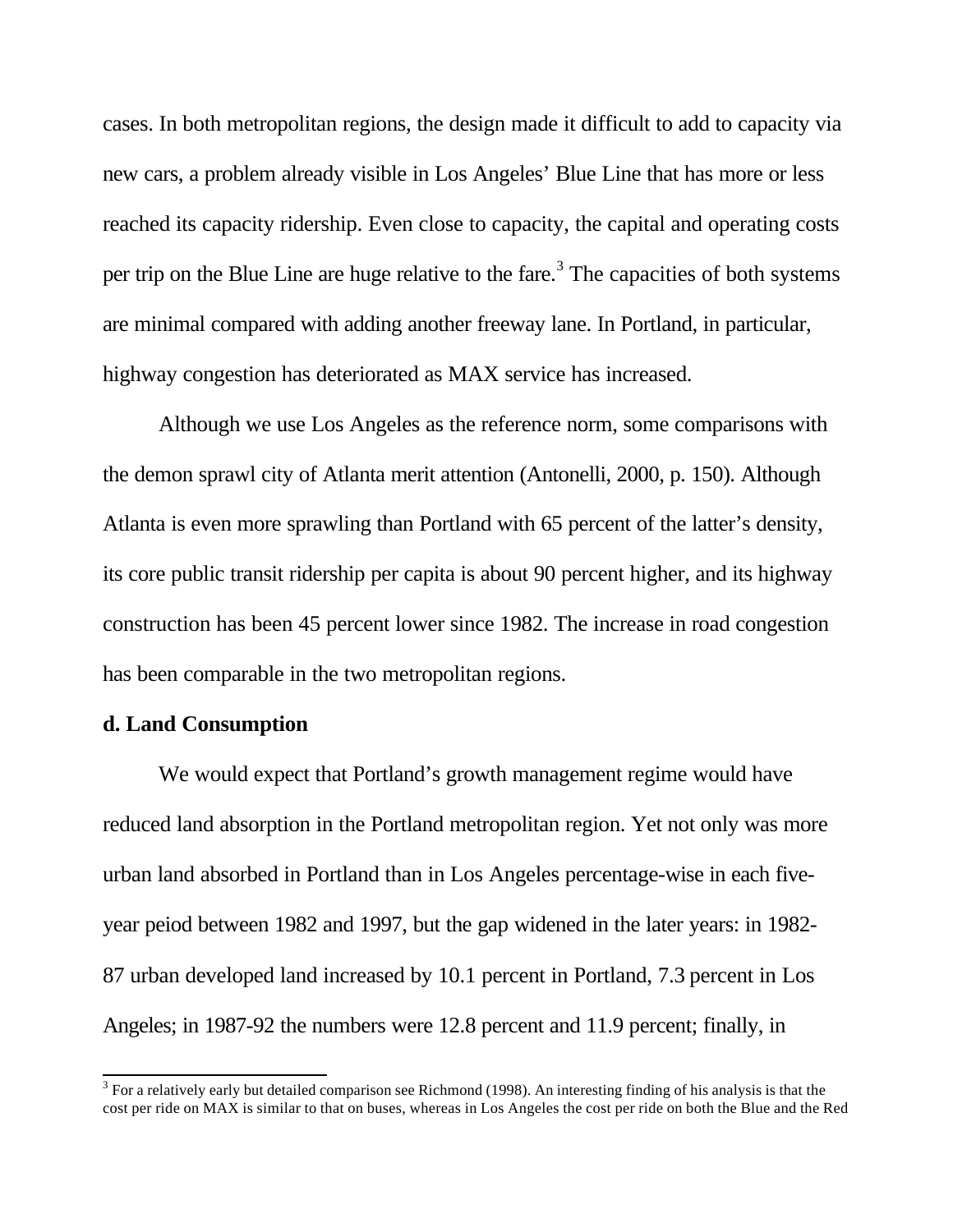1992-1997 Portland's urban land consumption increased by 19.4 percent compared with 6.5 percent in Los Angeles. $<sup>4</sup>$  As for the whole period (1982-97), Portland's</sup> density fell by 11.3 percent, while that of Los Angeles increased by 2.8 percent (Fulton, Pendall *et al*., 2001).

# **e. Housing Affordability**

As a measure of changes in housing affordability, we can refer to the National Association of Homebuilders' Housing Opportunity Index. This index refers to the percentage of houses recently sold that could be afforded by a household with the area's median income. In 1991, Los Angeles had an index of 13.6, the second worst (San Francisco was the worst) among the largest 80 metropolitan areas, while Portland had an index of 68.3 (much better than the national metropolitan average of 56.9). By the year 2000, the index in Los Angeles had increased to 34.8, while in Portland it had fallen to 27.6. Thus, Los Angeles is now more affordable for home purchasers than Portland. Even more striking, in terms of the changes since 1991, Los Angeles ranks #1 in terms of improvement among the top 80 metropolitan areas (+156 percent), whereas Portland ranks #80 (-60 percent; Cox and Utt, 2001).

The deterioration in Portland's housing affordability situation is closely linked to the increasingly choking effect of the Urban Growth Boundary in the 1990s. However, note that Knaap (2000, p. 221) takes a different view arguing that "these

l

Lines is many times higher than on the buses.

<sup>&</sup>lt;sup>4</sup> Advance data from the National Resources Inventory kindly provided by Henry Bogusch.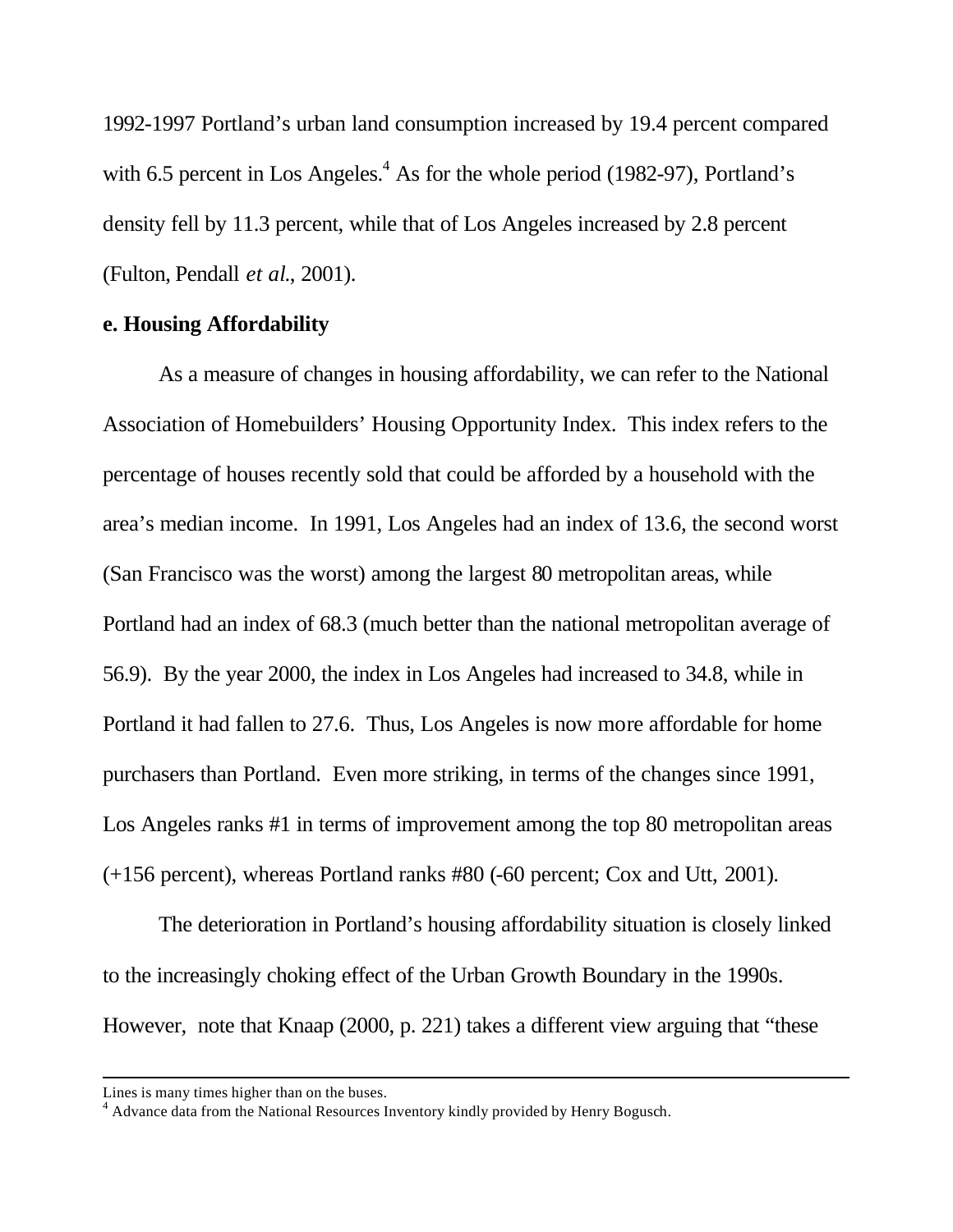price effects reflect the supply-constraint rhetoric more than any supply-constraint reality." But, in our view, alternative explanations do not fit the evidence, not population growth (in metropolitan areas that grew faster [e.g. Las Vegas, Phoenix] the housing opportunity index rose), not income growth (below the average in Portland compared with other large metropolitan areas), not economic growth (as demonstrated by the data elsewhere in this paper), not its Western location (housing affordability improved on average in Western cities in the 1990s, with a few exceptions [San Francisco, San Jose, Denver and Tacoma]). An attempt by Nelson (2000) to defend Portland's housing affordability by arguing that in sprawling Atlanta, the percentage of income spent on homeownership is the same as in Portland fails because his analysis period (1985-95) does not match the UGB-tightening period (the 1990s) and his data applies to all homeowners not recent purchasers. So, if the UGB and the growth management regime are not to blame, we are left with the explanation of desperation: the willingness to pay argument (i.e. Portland is such a wonderful place to live with such a high quality of life that people are willing, even happy, to pay through the nose to live there).

#### **f. Urban Growth Boundaries**

Although other cities and States have adopted urban growth boundaries, none has received more attention than that of Portland. Much has been written about Portland's urban growth boundary. Here we will confine ourselves to a few brief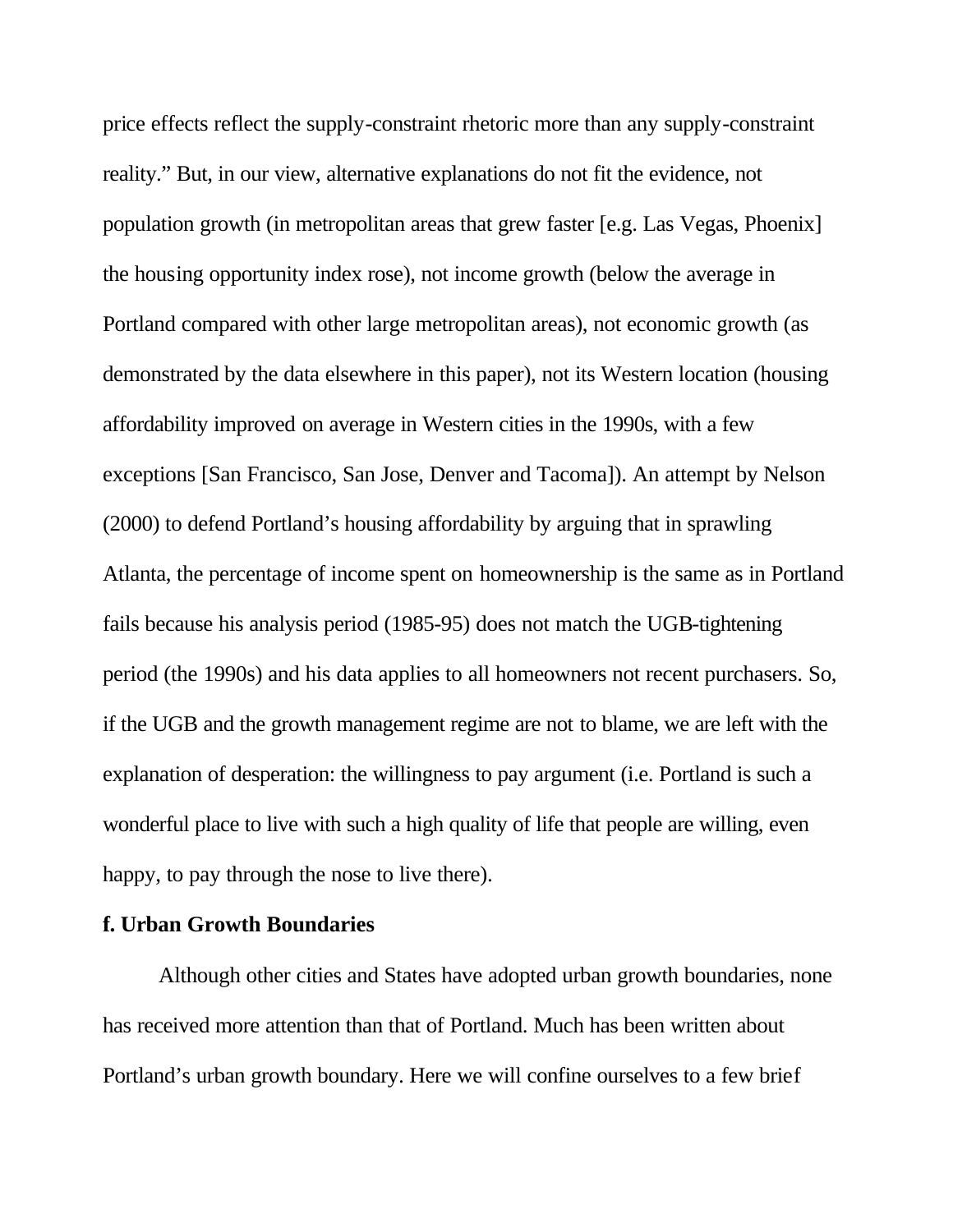observations. First, setting the boundary lines was a political decision, not a technical decision. When the initial boundary lines were drawn in 1979, there was substantial vacant land within the boundary. The UGB did not become a binding constraint until the 1990s. So, reactions in the 19990s might be quite different from those in the 1980s. Second, as pointed out by Knaap (2000), unless the law is changed, the boundary has to be expanded periodically (as it was in 1998) to accommodate 20 years of growth, so the collar will never get too tight. On the other hand, the possibility of expansion and where expansion might take place sets up the opportunities for land speculation just beyond the boundary. This explains why, although land prices drop off dramatically beyond the boundary, they are not as low as might be expected if the land had zero development potential. Third, a UGB is a very crude tool, subjecting environmentally sensitive and useful open space land within the boundary to development pressure while unproductive land beyond the boundary is closed off for development.

There are no urban growth boundaries in the Los Angeles metropolitan region. There is little vacant land in close-in areas of Los Angeles County so that development projects there have been restricted to a few small-scale infill projects. Elsewhere, in the region however large-scale development companies such as the Newhall Land Company (that operates in the Santa Clarita/Valencia area in Northern Los Angeles County), the Irvine Company (in suburban Orange County), and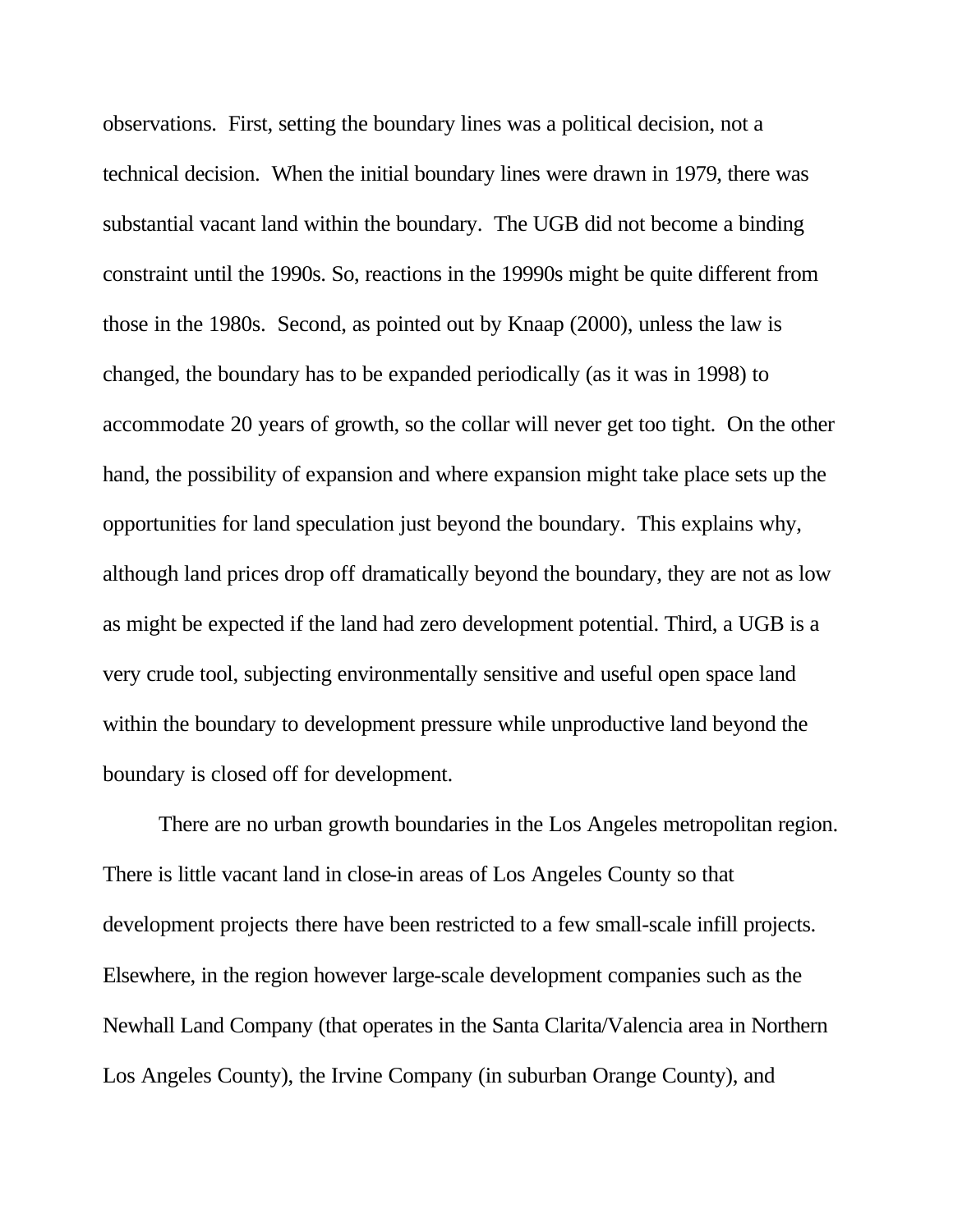developers in the Coachella Valley (i.e. the Palm Springs region) hold large tracts of land that they periodically draw upon for development, a process that dampens house price increases in these areas. One might interpret what is happening as market forces managing the development process much more efficiently than a rigid UGB.

#### **g. Transit-Oriented Development**

The key idea behind TODs is that transit ridership can be increases by supportive land policies around stations and terminals (usually rail, but can be applied to buses). It involves: high-density residential development near stations; some commercial/office and mixed-use development; and incorporates pedestrian design elements to encourage walking to the station.

Survey evidence indicates that TOD residents are 5 times more likely to commute by transit, but 43 percent of TOD residents were commuters before. This implies that locational choice is endogenous. Self-selection bias means that transit users choose to live near transit stations, so the impact on auto commuters is unclear. The barriers to TOD implementation are high: existing land uses and structures near stations (except on greenfield sites); problems in large-scale land assembly; unclear whether private land market can sustain TODs; and the economic and fiscal impacts may be less than reassuring to municipalities.

Development will occur near rail stations, only under certain conditions (Boarnet and Compin, 1999): where market demand is strong, land is available and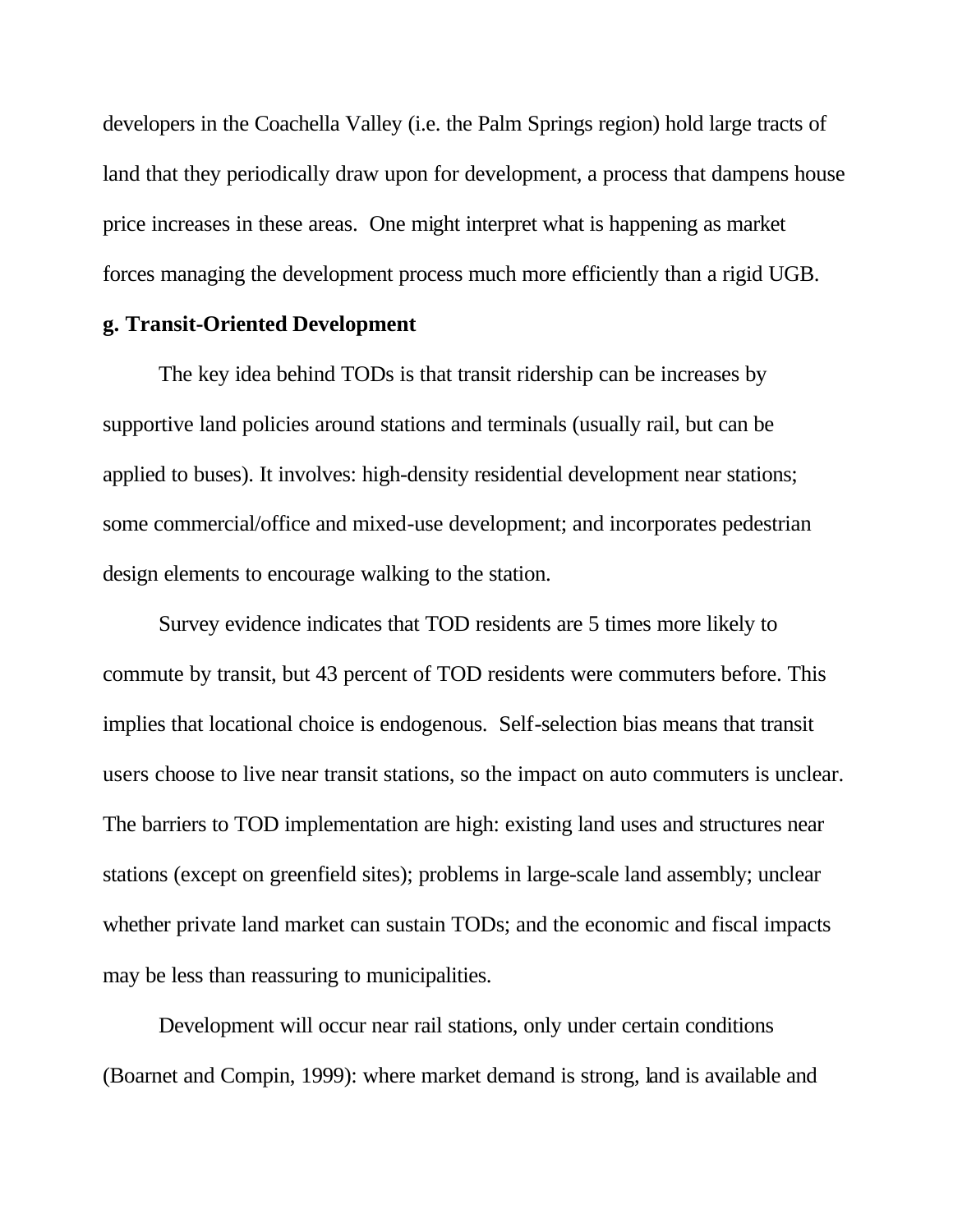cheap, and there are reinforcing land use policies. Moreover, there is a conflict between the high-density corridors needed to sustain light rail and the need for undeveloped sites to faciliate reuse. This, again, gives the greenfield sites more potential.

In Los Angeles, there are two types of transit stations: light rail stations on the Blue and Green Lines (from Los Angeles to Long Beach and Norwalk to Redondo Beach respectively) and subway stations on the Red Line (from downtown Los Angeles to North Hollywood). On the Blue and Green Lines the typical surrounding land use is free parking lots. Areas around the Red Line stations are heavily developed, so the issue is the potential for redevelopment.

We will consider one example here; the Vermont-Sunset Metro Station.<sup>5</sup> This station is located close to the intersections of Vermont Avenue and Sunset Boulevard about 3 miles west of Downtown Los Angeles. The key characteristic of the location is that it is a hospital zone with three major hospitals (Kaiser Permanente, the Children's Hospital of Los Angeles and the Queen of Angels/Hollywood Presbyterian Hospital) located nearby (within a quarter mile). At first sight, this would seem propitious for promoting transit, yet less than 15 percent of the hospitalbased trips are by transit. The explanation is the dispersed character of residences throughout the metropolitan region and their lack of access to transit. So, few

l

<sup>&</sup>lt;sup>5</sup> We are grateful to the M.Pl. Transportation Specialization class of 2000 for data and insights.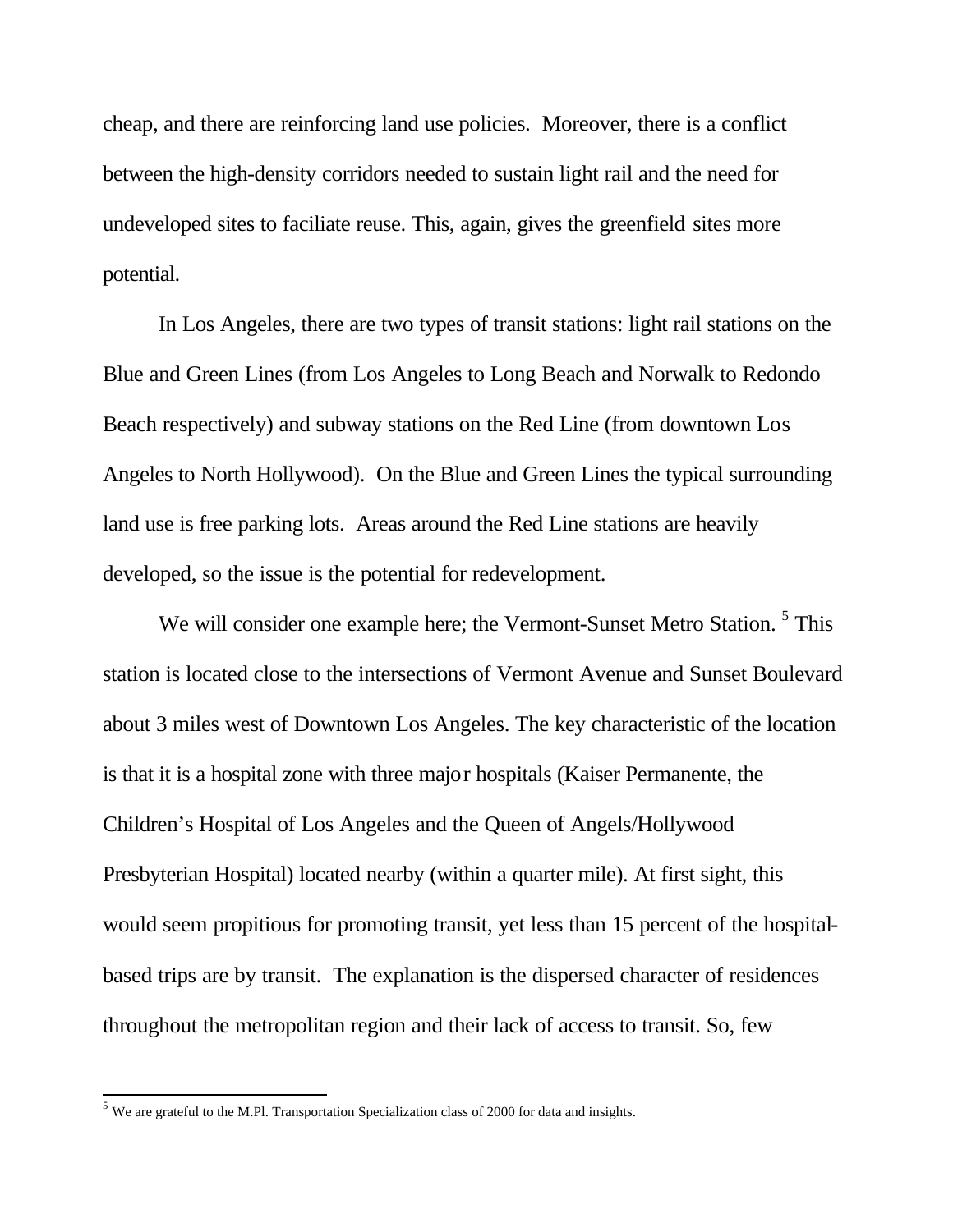employees use transit to get to work, and patients have even less incentive to relocate to be near transit. It would be feasible for many employees, outpatients and visitors to drive to the nearest light rail station, park free and then go to one of the hospitals via transit, but (with transfers and walking at the destination station) the door-to-door travel time would be much longer than via automobile. Because of the hospitals, there is little residential population in the immediate area (about 2,000), most of them low-income and poorly educated with a majority of them Latino; at least a quarter of them are transit-dependent, but their overall numbers are negligible in the context of transit demand. The number of jobs is significantly higher (about 12,750, most of them related to the hospitals). The area also contains a small, but historically important, park (Barnsdall Park, based around a famous Frank Lloyd Wright house [Hollyhock House] and art galleries opened later) and the Scientology headquarters, but neither have much impact on transit demand. There are no vacant parcels, so a TOD would depend on redevelopment, such as retail outlets near the station or in association with a reconfiguration of hospital space. However, if the prospects for a TOD are limited in this high-density employment zone, as they surely are, the Sunset-Vermont location is illustrative of the severe problems involved in TODpromotion in an already built-out zone.

The test of TODs in Portland is Orenco Station, a national prizewinner in many community awards, an area known for its many trees. The development is 190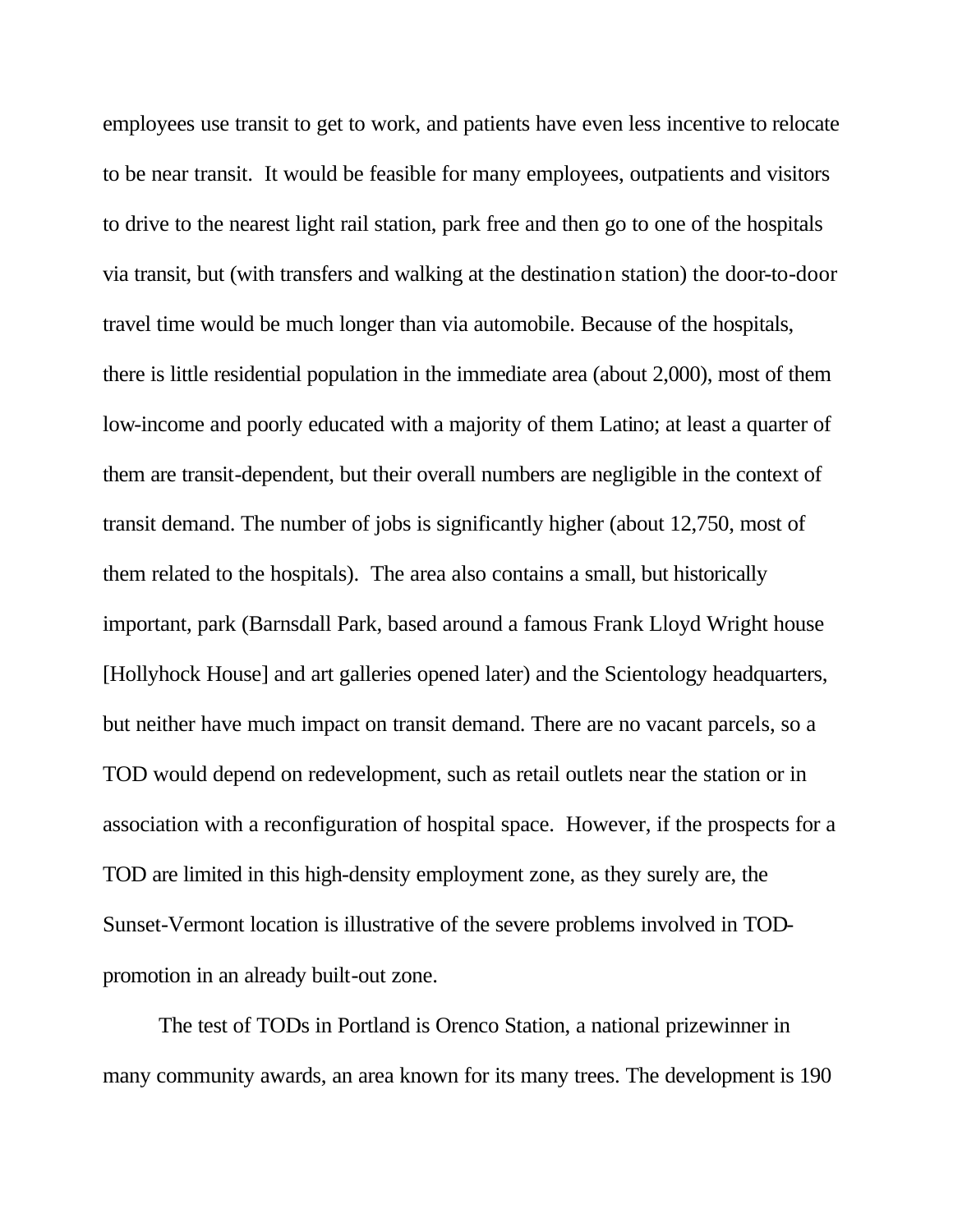acres in size, with a planned development of 450 single family homes and townhouses and 1,400 apartments. Densities (at 9.7 units per acre) will exceed the original planning objective of 7 per square mile. The station (opened in 1998) is located in Hillsboro, about 15 miles west of downtown Portland. Train service is very frequent, and the hours of service are long. The central development (Starbucks, an Indian restaurant, a steakhouse, and a few commercial businesses) is located a five-minute walk north of the transit station (with its 150-space transit carpool lot; there are very few offstreet parking spaces). A prime reason explaining why most residences are quite far (up to one mile) from the transit station is the need for proximity to the arterial (Cornell Road) to maximize the demand for retail sales for the development's businesses (a large retail complex is under construction 0.8 miles from Orenco Station center). Most of the residences are close to the shops. House prices are above Portland's median (with small lofts starting at \$129,000 and liveand-work townhomes starting at \$370,000), and the housing in the central area is very attractive (reminiscent of New York's brownstones with retro street lights and hanging flower baskets). None of the developments would appeal to households wanting a sizeable yard, although (with that exception) there is a variety of housing types from which to choose.

The key question is: how many of the residents ride MAX? If they work in downtown Portland and if they live in one of the homes closest to the station, MAX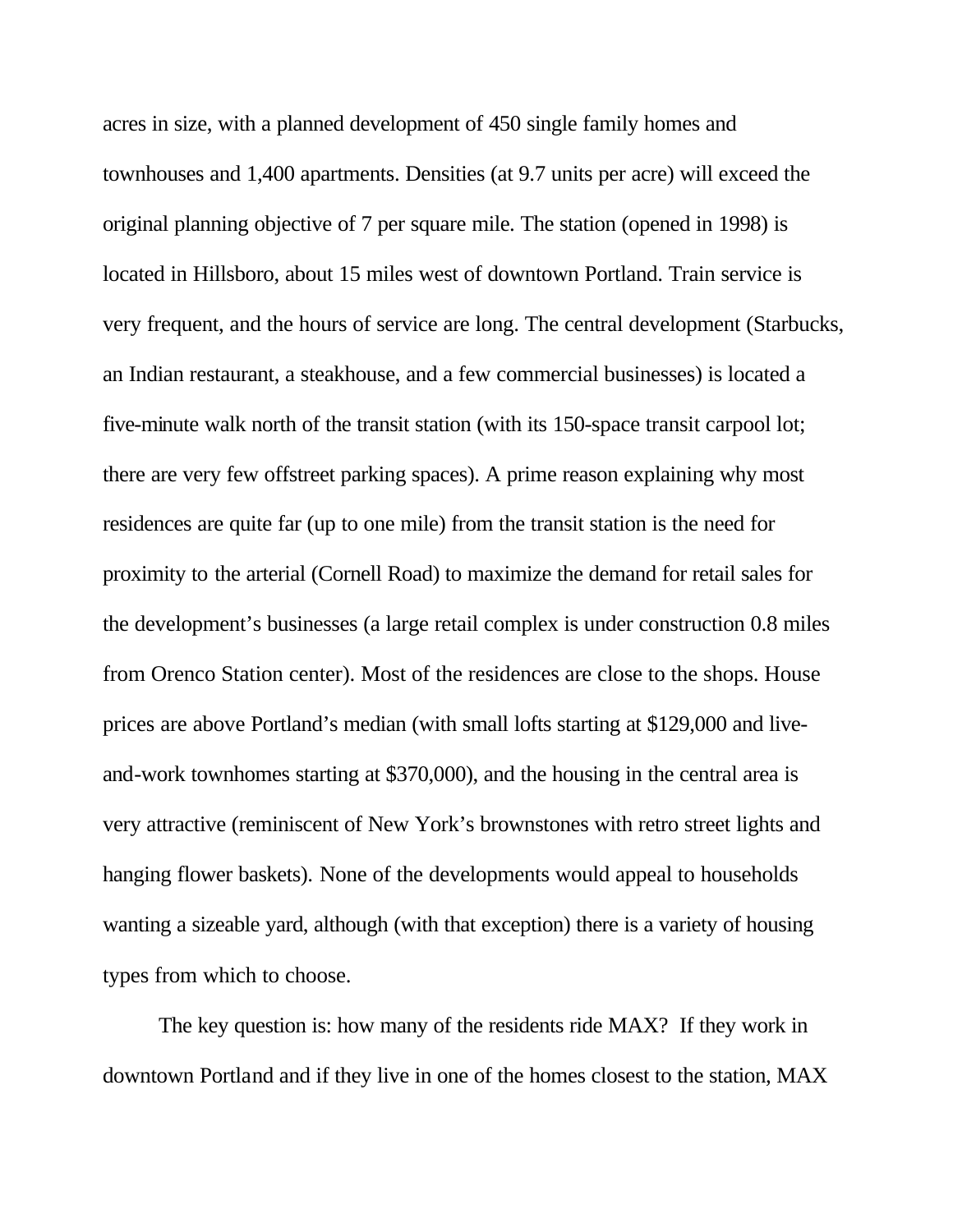is very convenient. If they live on one of the feeder bus routes, taking the train is less convenient but feasible. One advantage is that transit is already in place rather than an unfulfilled promise. Yet most homes in Orenco Station have double garages (at least), and the freeway (Highway 26) is only 2.2 miles away. Intel and some other employers are within walking distance. A survey of the travel behavior of Orenco station residents has yet to be undertaken. Without it, an assessment of whether Orenco Station works as a TOD remains speculative.

## **h. Racial Heterogeneity and Multiculturalism**

During the past decade, both regions have become more diverse, but the differences remain immense. Portland is more white than the national average, while Los Angeles is at the other extreme. The white population share in the Portland PMSA is 90 percent (the U.S. average is 75.1 percent). In Los Angeles, the white population share ranges from 49 percent in Los Angeles County to 70 percent in Ventura County. In fact, the white population share in Los Angeles-Long Beach PMSA fell by 18.6 percent in the 1990s (an absolute loss of a half-million), while the Portland PMSA experienced a 15 percent increase, a gain of 200,000. Latinos are the next prominent demographic group in both regions. In the Portland PMSA, the Latino population almost doubled (a 189 percent increase) in the 1990s. In Southern California, one in every three persons is Latino (ranging from  $31 - 45$ ) percent in the five counties), as opposed to Portland where the range is from 2.5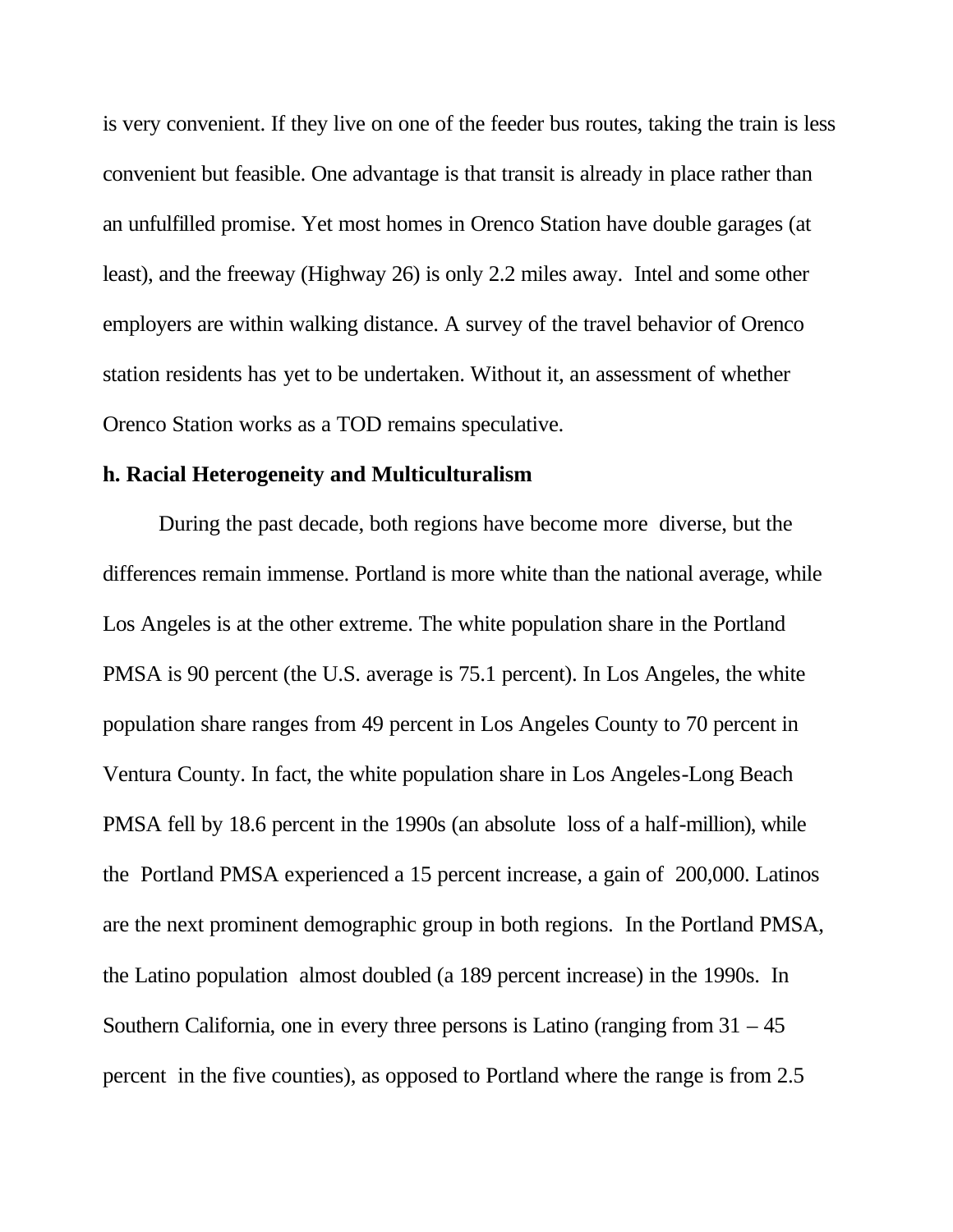percent in Columbia County to 17 percent in Marion County (a magnet for migrant farm laborers). Of course, the Latino population in the Portland is very small, only 3.4 percent of that in Los Angeles.

The African-American population is spread thinly in the Portland eightcounty area. Multinomah County, the largest county, has the highest share with 5.7 percent, Clark and Washington Counties have 1.7 and 1.1 percent respectively, while the other counties have less than one per cent. In Southern California, the African-American population in the PMSA remained stable between 1990 and 2000 (growing only from 947,000 to 950,000). Interestingly, from John Logan's database at the Lewis Mumford Center in SUNY-Albany, there was a 19,000 population increase in the suburbs; the suburbanization of minority populations remains an interesting research area. In the CMSA, both Los Angeles and San Bernadino have an African-American population in excess of 9 percent of the total, followed by 6 percent in Riverside County; in Ventura and Orange the African-American share was less than two percent.

Why is this racial discussion relevant to growth management? First, the white middle class is much more supportive of growth management controls, hence the strong support in Portland. Second, immigration from Central America and Asia to Los Angeles has played a crucial role in increasing densities, especially in the core region. Market forces perform better in creating compactness than growth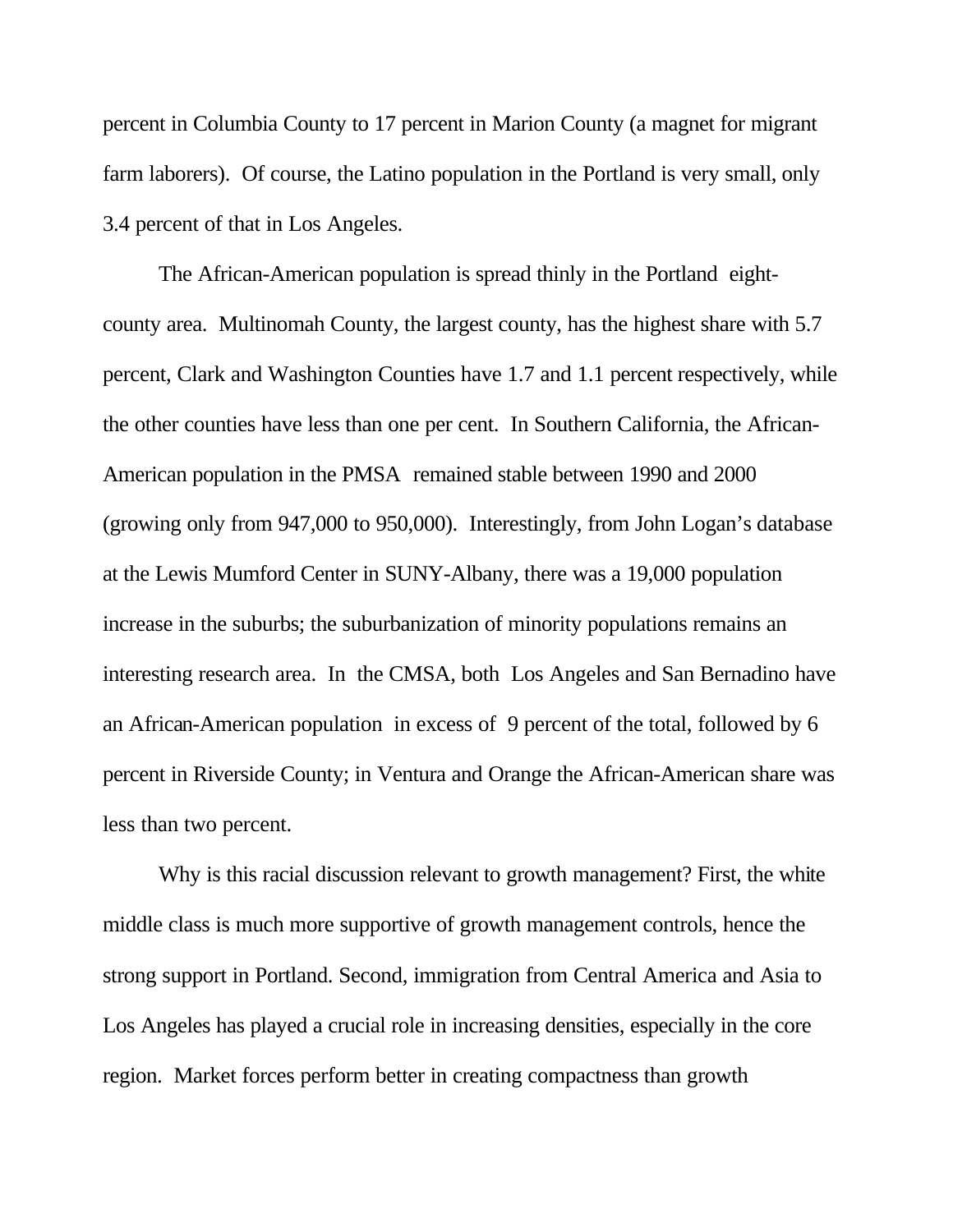management regimes. Another point is the benefits from multiculturalism, the food, the music, the culture, etc. To give an economic number, 29.6 percent of California firms are minority owned, compared to 6.4 percent of Oregon firms. If diversity is a virtue, Los Angeles stands tall.

## **VI. CONCLUSIONS**

This is a preliminary review of Portland, with some reference to Los Angeles. Suburbanization and decentralization are similar in both cases. Despite all the policy interventions, the central city is doing little better in Portland than in Los Angeles. The potential for transit is problematic in both regions. Who would have believed twenty years ago or even ten years ago that housing in Portland would now be less affordable than in Los Angeles? Regional governance in Portland is less than it appears on first sight. TODs remain a pipedream in both cities, as they are almost anywhere in the United States. The key finding is that these metropolitan regions are much more similar than different, except for the density variations. This finding is not surprising. Growth management controls have a minimal impact. The forces of metropolitan growth and change and the responses of individual households are universal in the United States. So, to discover that Portland is quite like Los Angeles is not unexpected.

The rationale for the focus on Portland is justified by its reputation as a paradigm for urban sustainability efforts in the United States. This paper suggests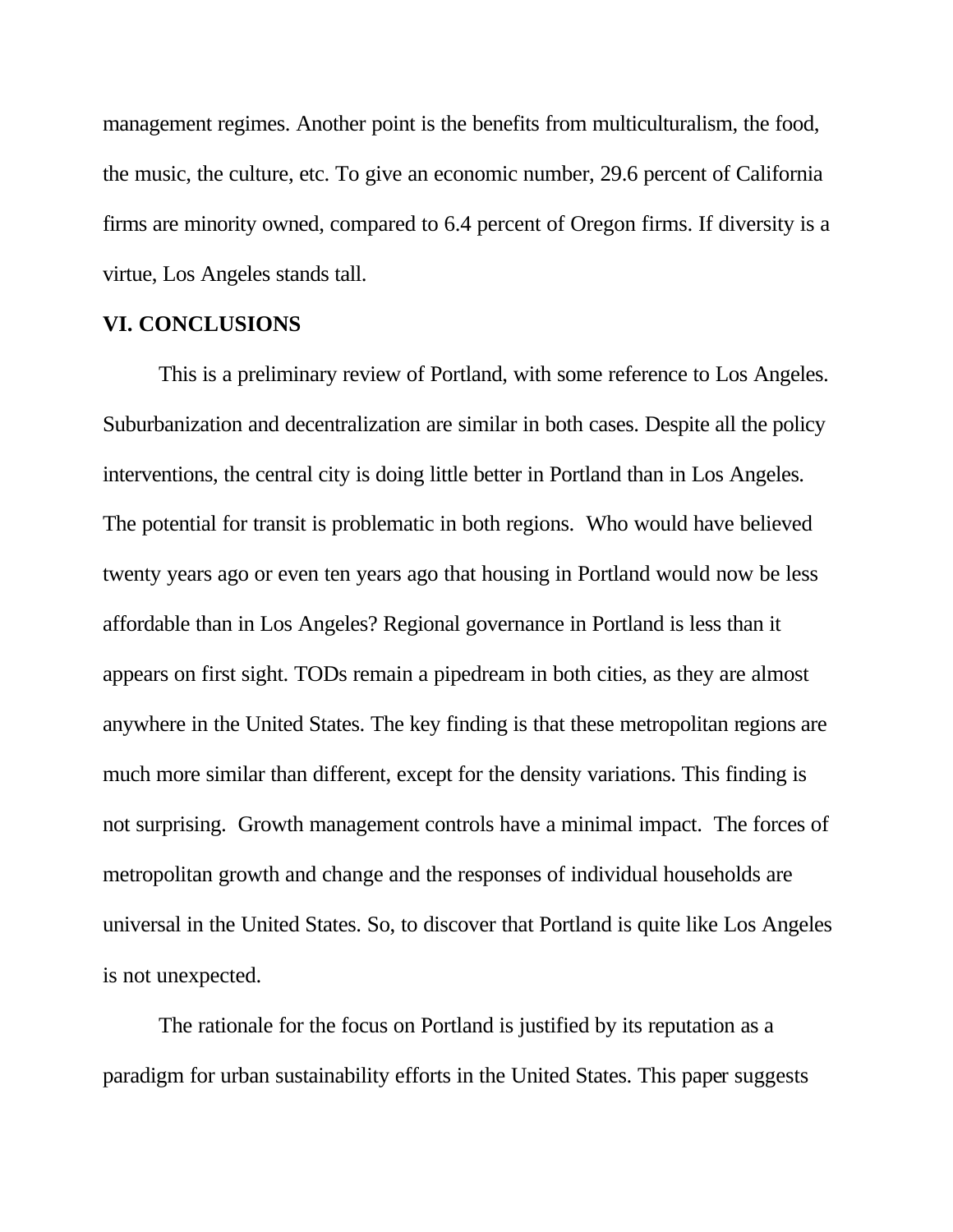that these efforts are more window-dressing than an accurate representation of reality. We have supported this position by drawing some parallels with Los Angeles, widely regarded as the epitome of unsustainability. Yet the differences between the two metropolitan regions (except for densities, size, and racial mix) are miniscule. The bottom line: If Portland is sustainable, so is Los Angeles. If Los Angeles is unsustainable, so is Portland.

# **REFERENCES**

Abbott, Carl (1997), "The Portland Region: Where City and Suburbs Talk to Each Other and Often Agree," *Housing Policy Debate*, 8(1), 11-51.

Antonelli, Angela M. (2000), "Lessons from the Atlanta Experiment," 135-152, in Shaw and Utt, *op.cit*.

Boarnet, Marlon G. and Michael J. Greenwald (2001), "Land Use, Urban Design and Non-Work Travel: Reproducing for Portland, Oregon, Empirical Tests from Other Urban Areas," *Transportation Research Record*, forthcoming.

Boarnet, Marlon G. and Nicholas S. Compin (1999), "Transit-Oriented Development in San Diego County: The Incremental Implementation of a Planning Idea," *Journal of the American Planning Association*, 65(1), 80-95.

 Brueckner, Jan K. (2000), "Urban Sprawl: Diagnosis and Remedies," *International Regional Science Review,* 23(2), 160-71.

Burchell, Robert W., David Listokin and Catherine C. Galley (2000), "Smart Growth: More Than a Gost of Urban Policy Past, Less Than a Bold New Horizon," *Housing Policy Debate*, 11(4), 821-879.

Cervero, Robert (1998), *The Transit Metropolis: A Global Inquiry*. Washington, D.C.: Island Press.

Charles, John A. (2000), "Lessons from the Portland Experience," 119-134, in Shaw and Utt, *op.cit*.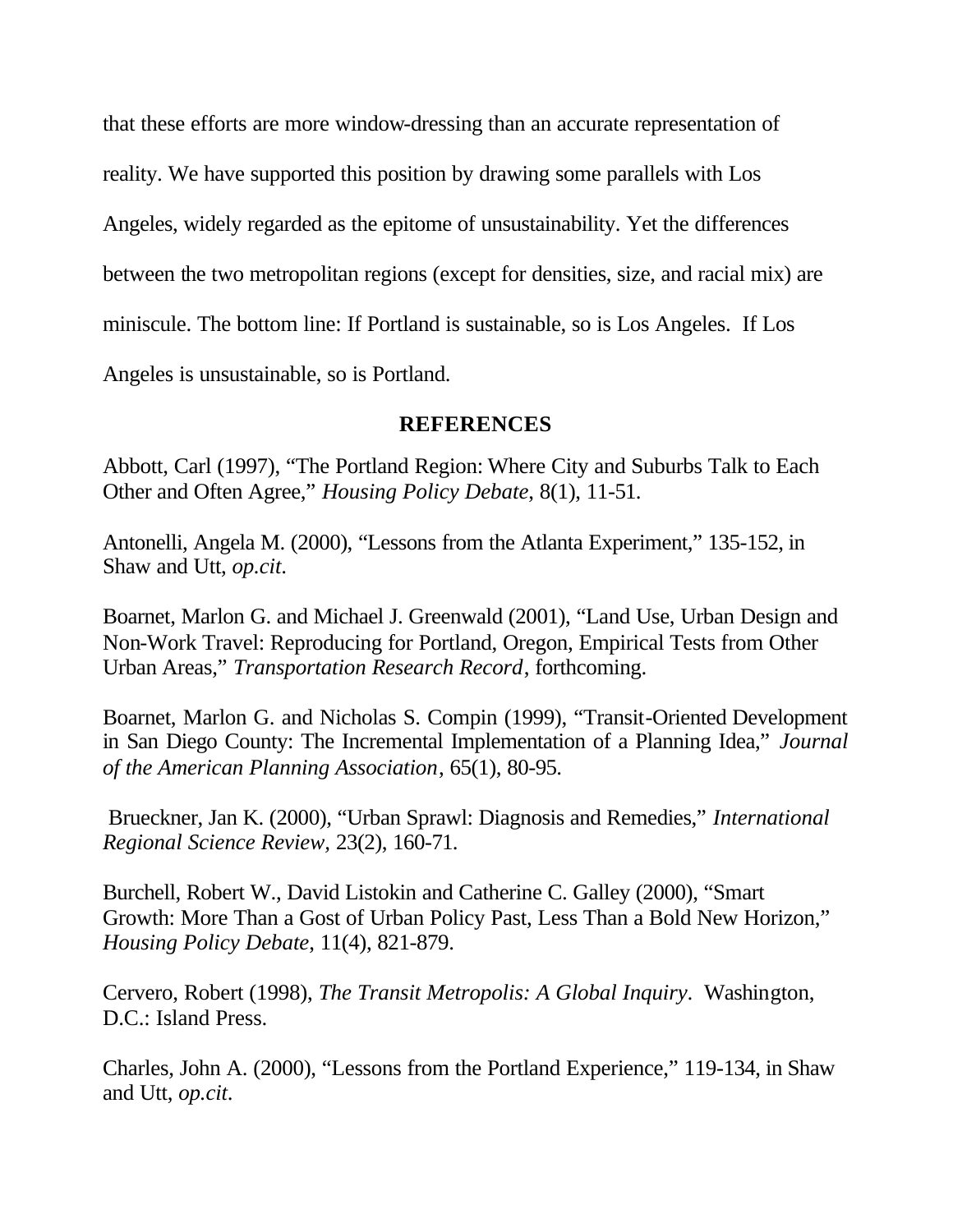Cox, Wendell and Ronald D. Utt (2001), *Smart Growth, Housing Costs and Homeownership.* Washington, D.C.: The Heritage Foundation.

Crane, Randall (1996), "On Form Versus Function: Will the New Urbanism Reduce Traffic, or Increase It?" *Journal of Planning Education and Research,* 15(3), 117- 126).

Drakakis-Smith, David (1995), "Third World Cities – Sustainable Urban Development I," *Urban Studies*, 32 (4-5), 659-677.

Drakakis-Smith, David (1996a), "Third World Cities – Sustainable Urban Development II," *Urban Studies*, 33 (4-5), 673-701.

Drakakis-Smith, David (1996b), "Sustainable, Urbanization and Development," *Third World Planning Review*, 18 (4), iii-x.

Drakakis-Smith, David (1997), "Third World Cities – Sustainable Urban Development III," *Urban Studies*, 34 (5-6), 797-823.

Fischel, William A, (1997), "Comment on Carl Abbott's 'The Portland Region: Where City and Region Talk to Each Other – And Often Agree,'" *Housing Policy Debate,* 8(1), 65-73.

Fulton, William, Rolf Pendall, Mai Ngyuen and Alicia Harrison (2001), *Who Sprawls Most? How Growth Patterns Differ Across the U.S.* Washington, D.C.: The Brookings Institution.

Gordon, Peter and Harry W. Richardson (1999), "Farmland Preservation and Ecological Footprints: A Critique," *Planning and Markets*, 1.

Holcombe, Randall G. and Samuel R. Staley (2001), *Smarter Growth: Market-Based Strategies for Land-Use Planning in the 21st Century*. Westport, CT.: Greenwood Press.

Knaap, Gerrit J. (2000), "The Urban Growth Boundary in Metropolitan Portland, Oregon: Research, rhetoric and reality," 205-232, in Korean Regional Science Association and Korea Research Institute for Human Settlements, *Papers and Proceedings of the International Workshop on Urban Growth Management Policies of Korea, Japan and USA*. Korea: Seoul National University.